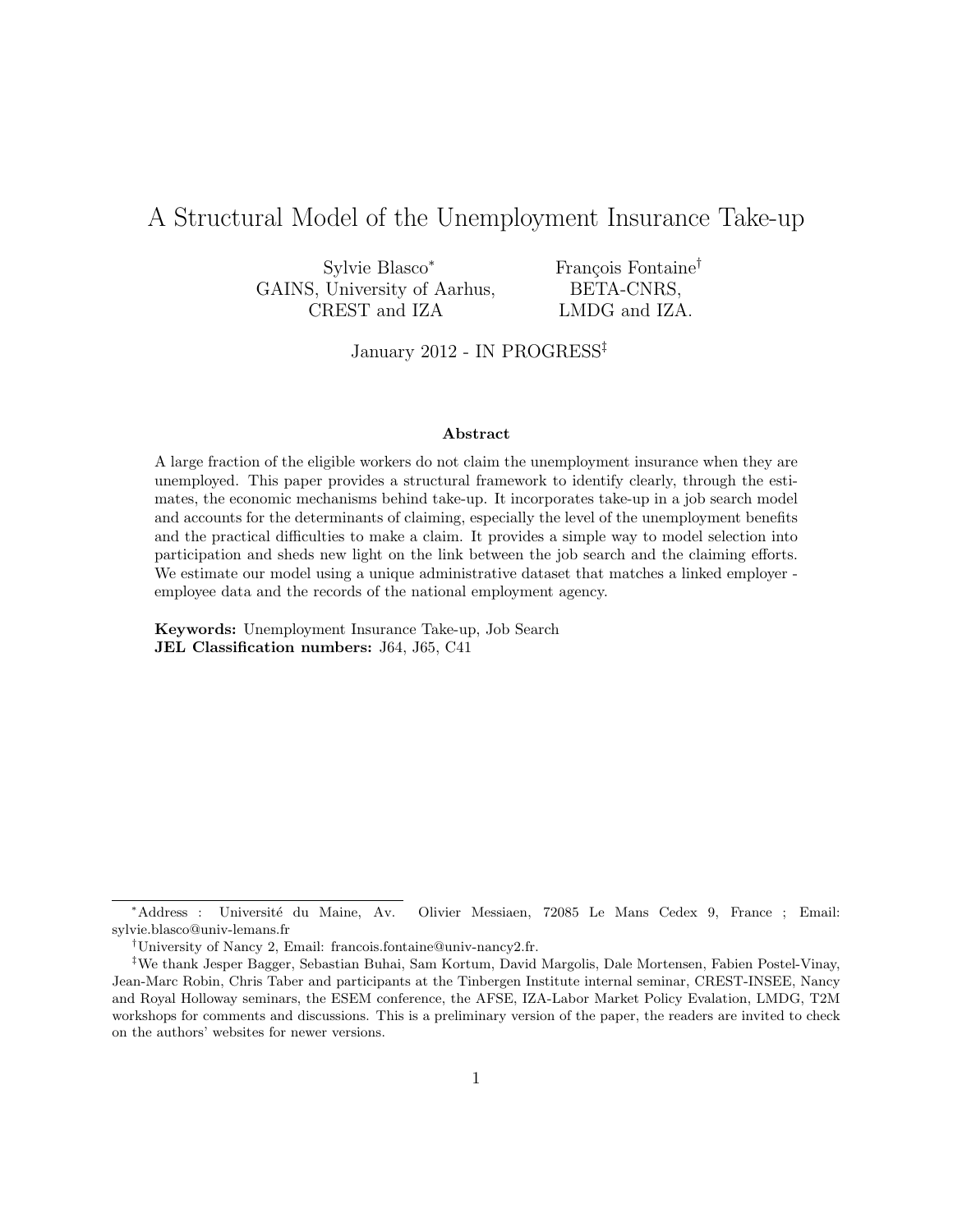### 1 Introduction

Unemployment insurance (UI hereafter) has been designed to insure workers against the loss of income. However, like most welfare benefits (Currie [2006], Hernanz *et al.* [2004]), the takeup among eligibles is far from 100%. The unemployment insurance take-up rate is estimated to range between 40% and 70% in the US (Blank and Card [1991], Anderson and Meyer [1997], McCall [1995]) and between 60% and 80% in Canada and the UK (Storer and Van Audenrode [1995], DWP [2008]). Theoretical studies and empirical evaluations of the UI system usually ignore this problem and assume that all eligible workers receive benefits (see Kroft [2008] for a notable exception). However, the empirical low take-up rates question this assumption and a study of the efficiency of the actual UI systems should take this empirical evidence seriously. For that purpose, it is first crucial to investigate the determinants of the take-up. This paper provides and estimates a structural model to adress this issue.

It builds on the existing welfare benefits take-up literature (see Moffit [1983] and Currie [2006] for a recent survey). In our framework, take-up is the result of a utility-maximizing decision which accounts for the gains of participating in the UI system (the expected unemployment compensation or the job search assistance) and the expected costs which depend on the practical difficulties to make a claim, which are modeled as frictions in the claiming process.

An important feature of our model is its ability to explicitly take into account the link between the job search activity and the take-up behavior. This is crucial to estimate the impact of the take-up rate on the cost of unemployment. Indeed, some eligibles are not observed as receiving unemployment benefits because they leave unemployment very quickly. If a worker expects a relatively low unemployment duration and faces claiming frictions, he has few incentives to participate in the UI system. The existing literature does not account for this link explicitly. Moreover, it uses static choice models (McCall [1995], Blank and Card [1991], Anderson and Meyer [1997]), while we argue that one must take into account the duration of the insured and uninsured unemployment spells. In terms of welfare cost, it is crucial to look at the duration of the non insured unemployment spell along with the take-up rate *per se.* Especially, we show that some workers receive unemployment benefits after a relatively long period of uninsured unemployment. For these workers, the existing frictions in the claiming process are very costly.

We provide a dynamic framework in which we model both the worker's job search and his effort to collect information to file for UI benefits. We go beyond the idea of a binary choice between claiming or not by introducing the idea of claiming effort. This allows us to account for temporary non take-up, i.e. to study the distribution of durations without receiving benefits, and not to limit the analysis to the share of the eligible population which receives the unemployment insurance. Interestingly, our model exhibits selection in the participation in the UI system and substitution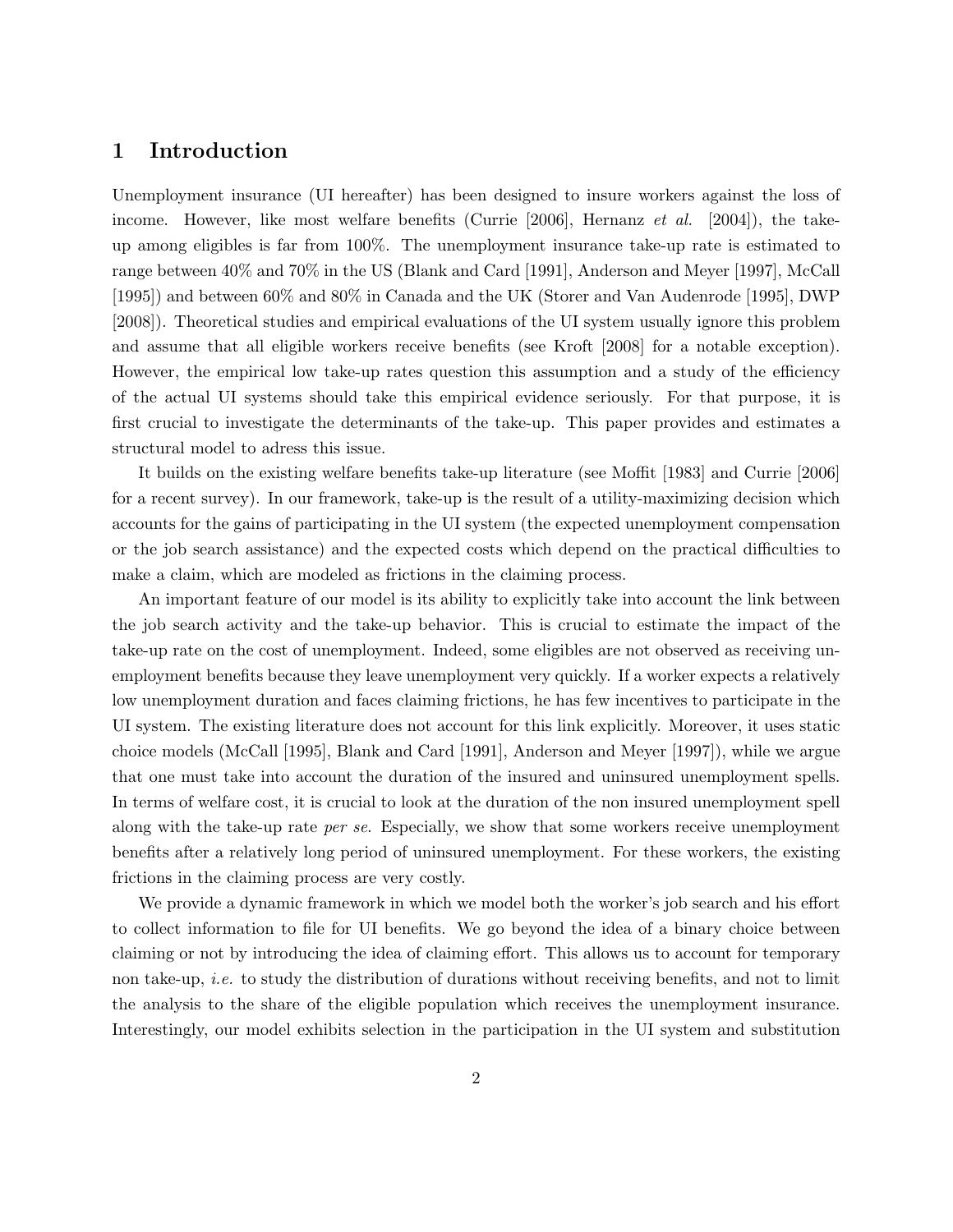between job search activities and the claim for the unemployment compensation.

Rather than estimating a reduced-form hazard rate model, we proceed to a structural estimation using a unique administrative dataset that follows individuals, employees and unemployed workers,  $(FH-DADS)^1$ . Most of the existing studies are using survey data, but a notable exception is Anderson and Meyer (1997). When concerned with the analysis of take-up behaviors, administrative data presents two main advantages. They are usually more reliable and larger than *ad hoc* surveys. Moreover, they include short unemployment spells (lower that a month) and make it possible to sample from inflows rather than the stock. This is all the more important to our purpose, as we are dealing with a dynamic set up where temporary non take-up is suspected. In comparison with Anderson and Meyer, our estimations are directly based on a structural model of claiming behaviors where job search behaviors are endogenous and where claiming may take time and effort. The advantage of a structural model is its ability to identify clearly, through the estimates, the economic mechanisms behind take-up. The decomposition of the participation process is crucial to provide advices to improve the effectiveness of the UI system as an insurance device (Heckman and Smith [2004]). Moreover, we are able to estimate the welfare costs of claiming frictions.

The model is presented along with stylized facts in section 2. In section 3, we discuss our dataset, the empirical specification and the estimation strategy. Section 4 presents our results.

# 2 A job search model with endogenous unemployment insurance take-up

#### The features of the French UI system and some stylized facts

We investigate the UI system ongoing in France between July 2001 and December 2002. The model mimics the main features of this system, which is largely similar to the existing systems in most of the OECD countries. The French system provides constant unemployment benefits for a limited period of time. All workers registered at the unemployment agency are helped and followed during their job search (see Crépon *et al.* [2005] for a description of the French active policy). Regular interviews with caseworkers and, for some workers, participation in training programs create non monetary costs/benefits of participation and are likely to affect job search behaviors (see Black *et* al.  $[2003]$ <sup>2</sup>. Lastly, until a recent change, the sanction rate was almost null. For that reason and for sake of simplicity, we do not model sanctions.

 ${}^{1}$ FH, which stands for *Fichier Historique* are the records of the French national employment agency, while DADS, which means Déclarations Annuelles des Données Sociales are the French administrative linked employer-employee data.

<sup>2</sup>For example, the UI can cause a shift from informal job search methods (which cannot be observed by the employment agency) to observable methods (van den Berg and van der Klaauw [2006]).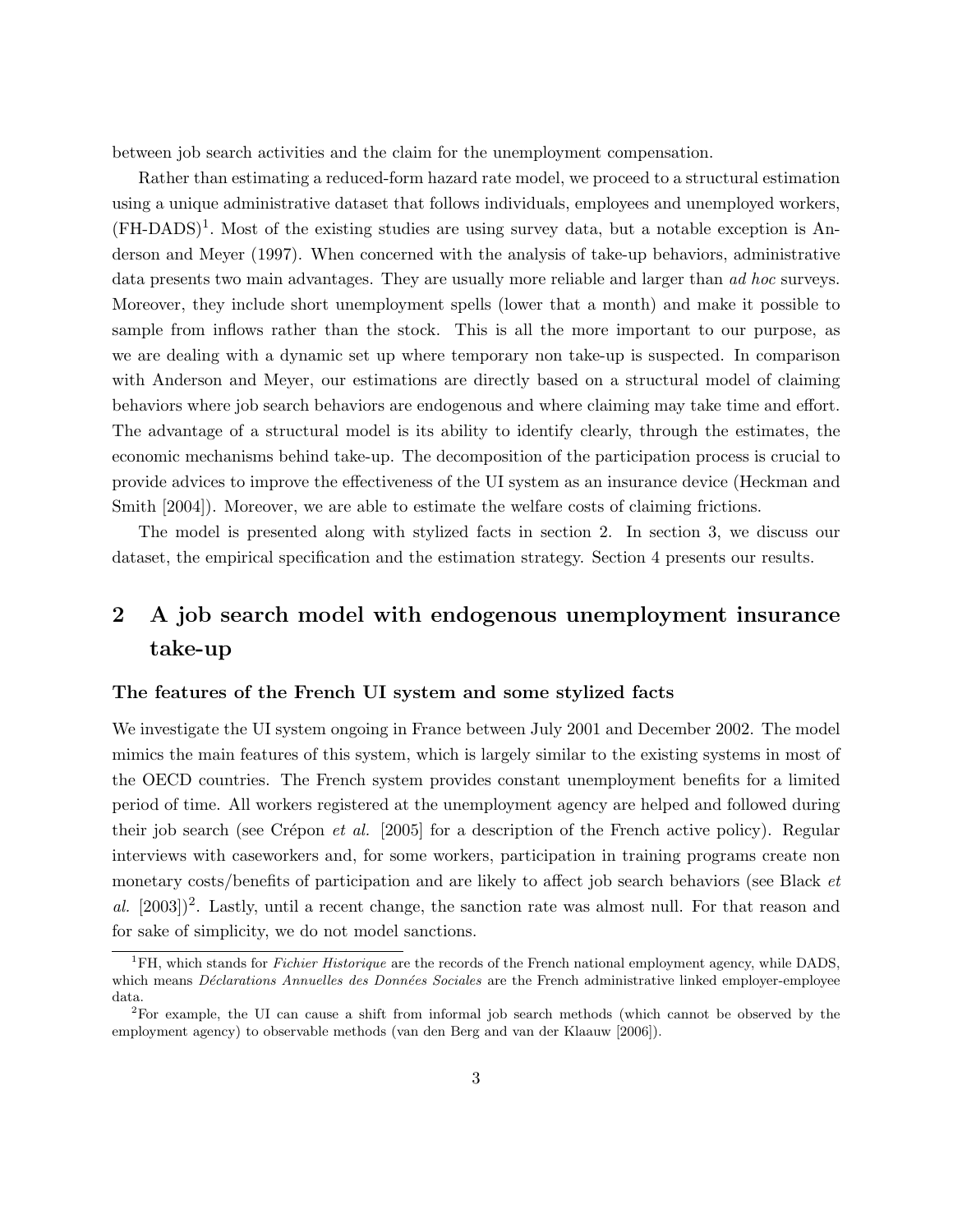The receipt of the unemployment compensation is not automatic. Eligibility depends on the past employment duration. Although this rule is fairly simple, it is generally unknown and the claiming process is complicated and time consuming. An unemployed worker has first to contact his local unemployment agency. He has to fill a form, describing precisely his situation and has to provide different documents to prove his entitlement rights. Eventually, he has to show up at his local agency within the first week following his claim. Hence, to make successfully a claim, a worker has to be informed, understand and follow different administrative steps.



Figure 1: Distribution of unemployment duration by take-up status (in weeks).  $TU = 1$  the worker receive the unemployment insurance during his unemployment spell.  $TU = 0$ : the worker will not receive the UI.

The analysis sample will be presented later but it is useful to provide some empirical evidence before going into the model presentation. This evidence motivates the way we model the take-up of the UI and give a preview of the potential economic mechanisms. Our sample only includes eligible male workers between 30 and 50 years of age. In this sample, the take-up rate is around 40%. By looking at the distribution of unemployment duration by take-up status (Figure 2), we see that a huge fraction of workers who do not claim unemployment benefits (labelled  $TU = 0$  in the Figure 2) leave unemployment very quickly suggesting that workers with good employment prospects do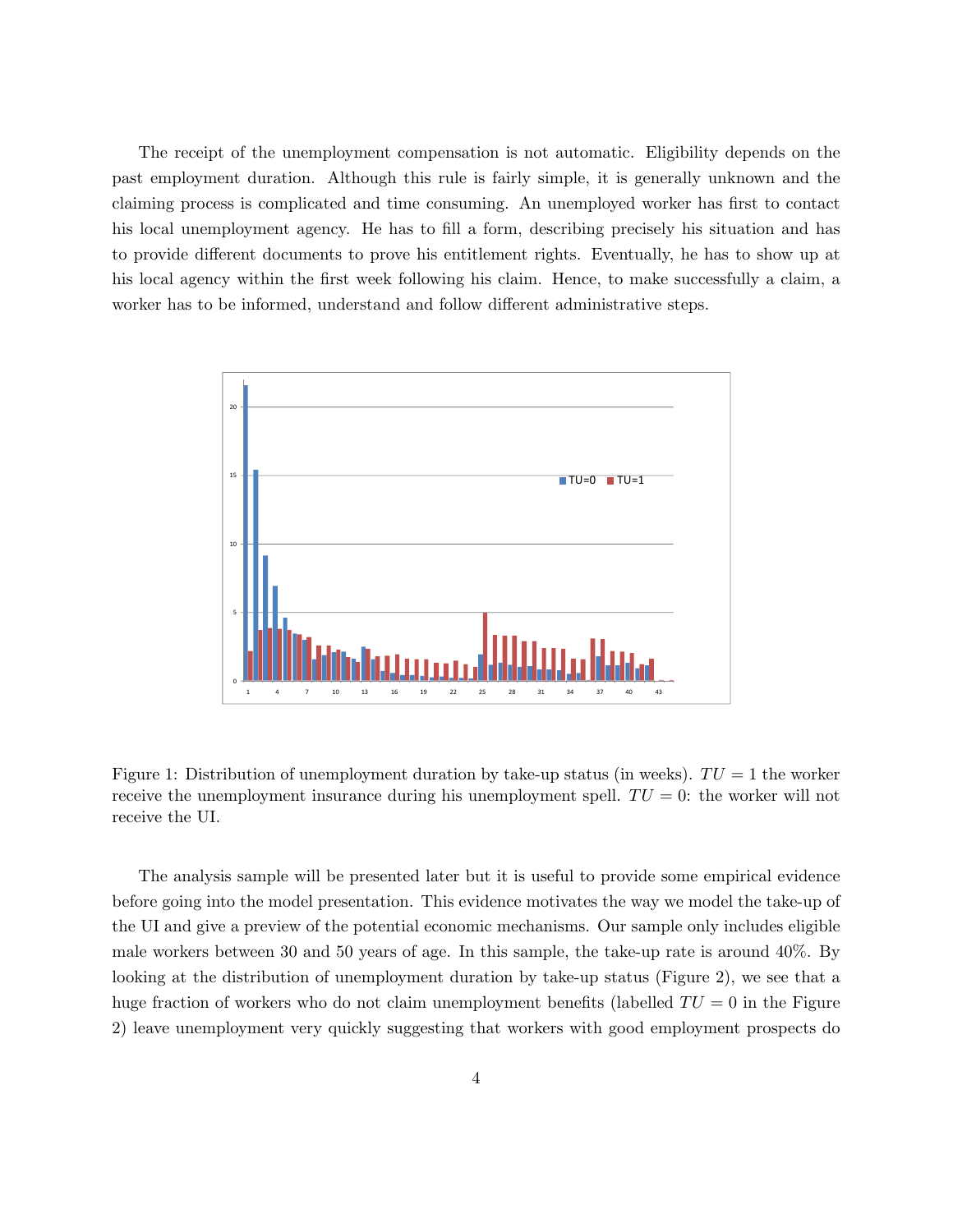not make efforts to claim for the unemployment benefits. Nevertheless, among workers who receive unemployment benefits during their unemployment spell (labelled  $TU = 1$  in Figure 2) the mean duration without receiving any compensation is about 3 months. This shows that claiming takes time and is potentially costly.

Finally, a logistic regression shows the determinants of the UI take-up probability. We replicate here the empirical estimation mage in a number of existing studies on the subject, ignoring both the endogeneity of unemployment duration and the dynamic nature of the problem. Results are displayed in Table 1. The probability of receiving the unemployment compensation is positively correlated with the average monthly wage in the worker's previous  $job<sup>3</sup>$ . Since the amount of unemployment benefits is positively linked with the past wage, the incentives to claim increase with the wage. There is no clear pattern by occupation but the probability to receive UI is positively correlated with the expected UI duration. These elements suggest that the worker trades off the value of UI with existing transaction costs. Our model is designed to capture this trade-off and the stylized facts presented above.

| $\cdot$                                 | л.          | $\cdot$ |
|-----------------------------------------|-------------|---------|
|                                         | Estimates   | s.d.    |
| Intercept                               | $-4.128***$ | (0,171) |
| log(past wage)                          | $0.410***$  | (0,025) |
| Potential compensation duration         |             |         |
| $(ref.: 4-7 months)$                    |             |         |
| 15 months                               | 0.023       | (0,056) |
| 30 months                               | $0.075*$    | (0,044) |
| <b>Occupation</b> (ref.: plant workers) |             |         |
| <b>Employees</b>                        | $0,212***$  | (0,043) |
| Technicians and associate prof.         | $0.097***$  | (0,037) |
| Managers and prof.                      | $-0.119***$ | (0,044) |

Table 1: Probability of UI receipt among entitled workers

Significance at 1% level: ∗∗∗ ; at 10% level: <sup>∗</sup> ; standard errors in parenthesis.

Source: FH-DADS, 29 834 eligible non employment spells starting between 07/2001 and 12/2002.

#### The model

We provide a partial equilibrium job search model with infinitely lived agents. As it will be the case in our estimations, we only consider workers eligible to the unemployment insurance. Time is continuous and the labor market is at the steady state. We distinguish in our model three unemployment states, denoted by  $j$ , depending on whether the unemployed worker is in the claiming process (state  $N$ ), receives the unemployment insurance (state  $P$ ) or has exhausted his rights (state

<sup>&</sup>lt;sup>3</sup>The wage is computed using the job spells in the year before the entry into unemployment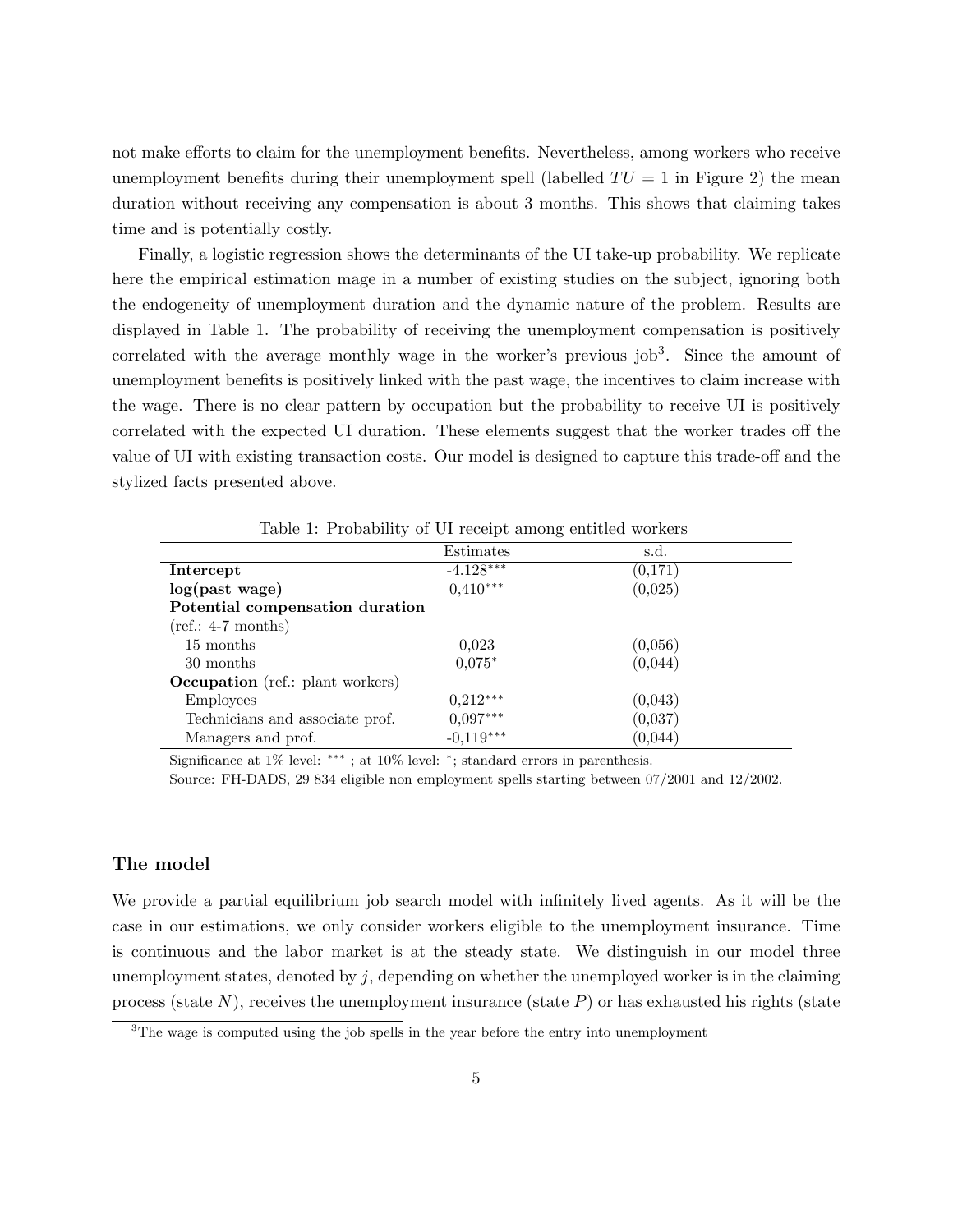L). In each of these states j, the individual chooses a job search effort  $(e_i, \text{ with } j = \{N, P, L\})$ and a reservation wage  $(R_j)$ . The cost of search efforts is noted  $c_j(e_j)$  (with  $j = \{N, P, L\}$ ), with  $c(.) > 0, c(0) = 0, c'(.) \geq 0$  and  $c''(.) > 0$ . We allow for the search technology, sum up by the job arrival rate  $\lambda_j$ , to be different in each state. For sake of simplicity, the wage offer distribution  $F(.)$  is not state dependent and the job acceptance rate thus reads  $\lambda_j e_j (1 - F(R_j))$  when in state  $j = \{N, P, L\}.$ 

We model the take-up decision as the result of an effort to deal with the claiming frictions that is the complexity of the administrative process. The claiming process is costly and takes time, the worker has to understand the administrative requirements, collect the documents needed and fill a claim. In state N, the claiming effort, noted  $\delta$ , is chosen optimally and affects the duration without compensation. The cost of claiming efforts is  $c_{\gamma}(\delta)$  and the cost function satisfies the same properties as the cost of search effort. Claiming frictions are modelled in a similar way as search frictions. An eligible worker switches from state N to P, where he receives the UI, at a rate  $\gamma\delta$ .  $\gamma$ is thus an index of the frictions in the claiming process, in the spirit of the job arrival rates. One of the aim of this paper is to get estimates of these claiming frictions together with evaluation of the welfare cost they induce.

In each state j, the individual instantaneous utility  $u_j$  is supposed to depend on his past employment wage w and we assume  $u_j = u(a_j + b_j w)$ . a stands for leisure or domestic production which can depend on the individual's status. We include  $w$  for two reasons. First, the unemployment benefits are calculated using past wages<sup>4</sup>. More generally this can be thought as a very stylized way to account for precautionary savings, that we do not model directly, or any form of dependence between past wages and unemployment value. Remark that even for workers who get an unemployment compensation (that is in state  $P$ ),  $b_P$  cannot be interpreted as the replacement ratio, but more generally as a statistical link we want to estimate.

We now introduce the value functions. We denote  $\rho$  the discount rate. The value of unemployment in state  $N$ , where the worker claims for benefits and searches for a job, reads:

$$
\rho V_N(w) = u(a_N + b_N w) - c_N(e_N) - c_\gamma(\delta) +
$$
  

$$
\lambda_N e_N \int_{R_N} (J(x) - V_N(w)) dF(x) + \gamma \delta M a x \{ V_P(w) - V_N(w), 0 \}
$$

with  $J(x)$  the value of a new job with a wage x. Job search and claiming activities are simultaneous. The worker chooses  $e_N$  and  $\delta$  to maxmize his intertemporal utility. The first order conditions and

<sup>4</sup> In France the replacement rate ranges between 57 and 75% depending on the previous wages. Since the definitions of wage is different from the total labor income, the actual replacement rates are often lower.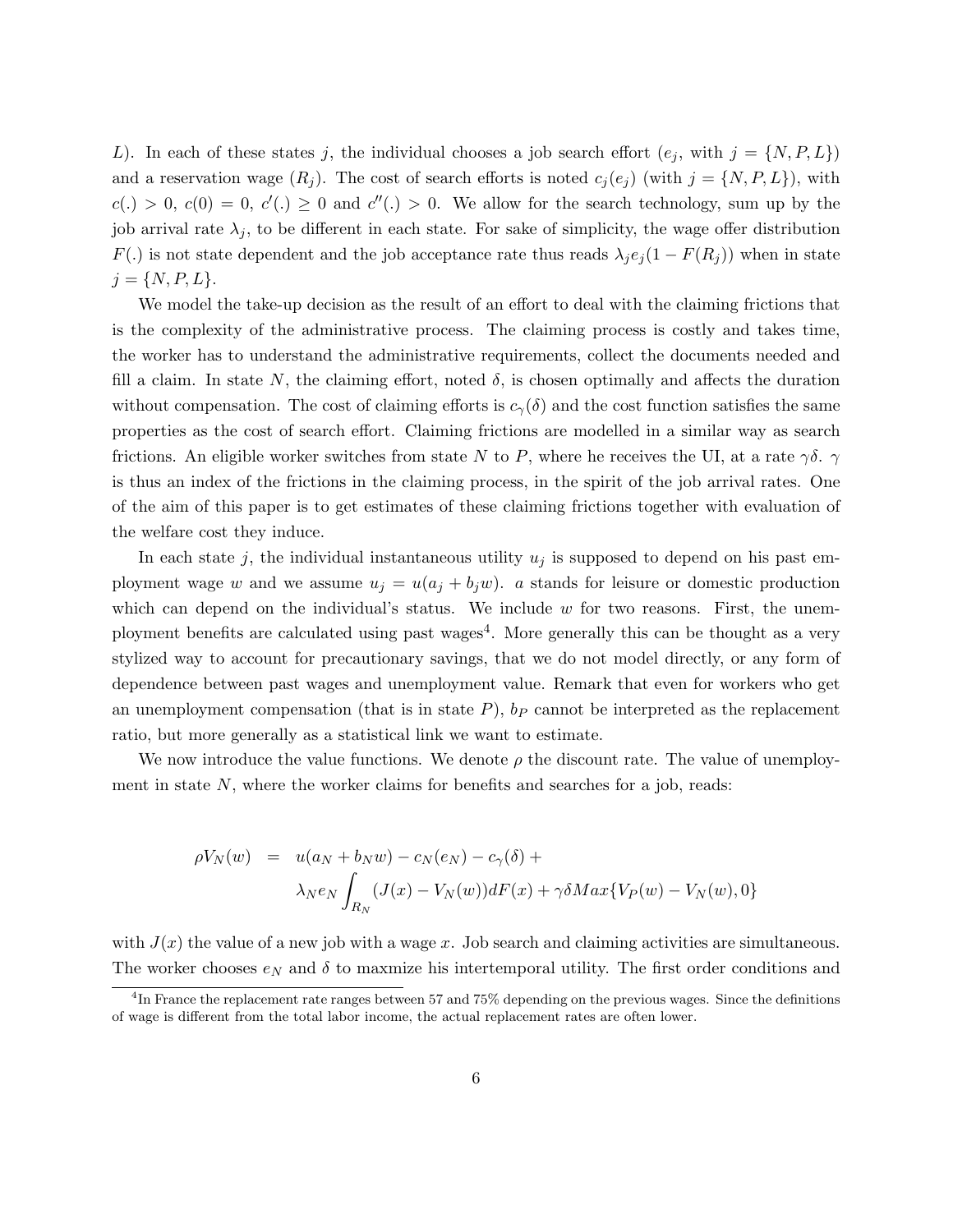the indifference condition defining the reservation wage are:

$$
c'_{N}(e_{N}) = \lambda_{N} \int_{R_{N}} \frac{\partial J(x)}{\partial x} \bar{F}(x) dx
$$
\n(1)

$$
c'_{\gamma}(\delta) = \gamma Max\{V_P(w) - V_N(w), 0\}
$$
\n(2)

$$
R_N \text{ s.t. } J(R_N) = V_N(w) \tag{3}
$$

In some cases, the worker has no incentive to claim the unemployment benefits and thus his optimal claiming effort equals zero. This is especially true if the unemployment benefits are small with respect to the claiming costs or if the worker expects his search technology to deteriorate dramatically in state  $P(\lambda_P << \lambda_N)$ .

In state  $P$ , the worker searches for a job with a new technology and receives benefits. We assume that the insurance ends, at each period, with a probability  $\mu$ . In the actual UI system, the insurance duration is not stochastic. However, this assumption simplifies the model and can be seen as an appropriate simplification for two reasons. First, the fact that the worker can gain the right to benefits extension if he works a little during his unemployment period (a system called 'activité réduite', reduced activity) introduced some form of uncertainty. Moreover, the model and the empirical investigation are mainly focused on the transitions between state  $N$  and  $P$  and not on the exit rate profiles when the worker is in state  $P$ . What is thus crucial is to get the expectation of the value of unemployment in this state right but not necessary to fit perfectly the exact exit rate profiles in this state. Even if we agree that this is an imperfect assumption, we think that the gain in term of computational time is sufficiently significant to justify it. If the end of the unemployment insurance is taken as deterministic, the search intensity and reservation wage become functions of the time spend in state  $P$ . This is perfectly feasible. However the estimation of the model requires to solve it for each guess on the structural parameters and for each combination of the state variables  $(w, \text{ any other form of heterogeneity and the time spends in unemptyment if it is a state})$ variable). The estimation of the deterministic model is very cumbersome in practice. The use of a stochastic framework reduces the dimension of the problem. This allow us to introduce unobserved heterogeneity (see in the next section). For each worker,  $\mu$  will be chosen in the estimation such that  $1/\mu$  (the expected benefits duration) matches the 'true' benefits duration at the entry in state P.

The value of unemployment in states P reads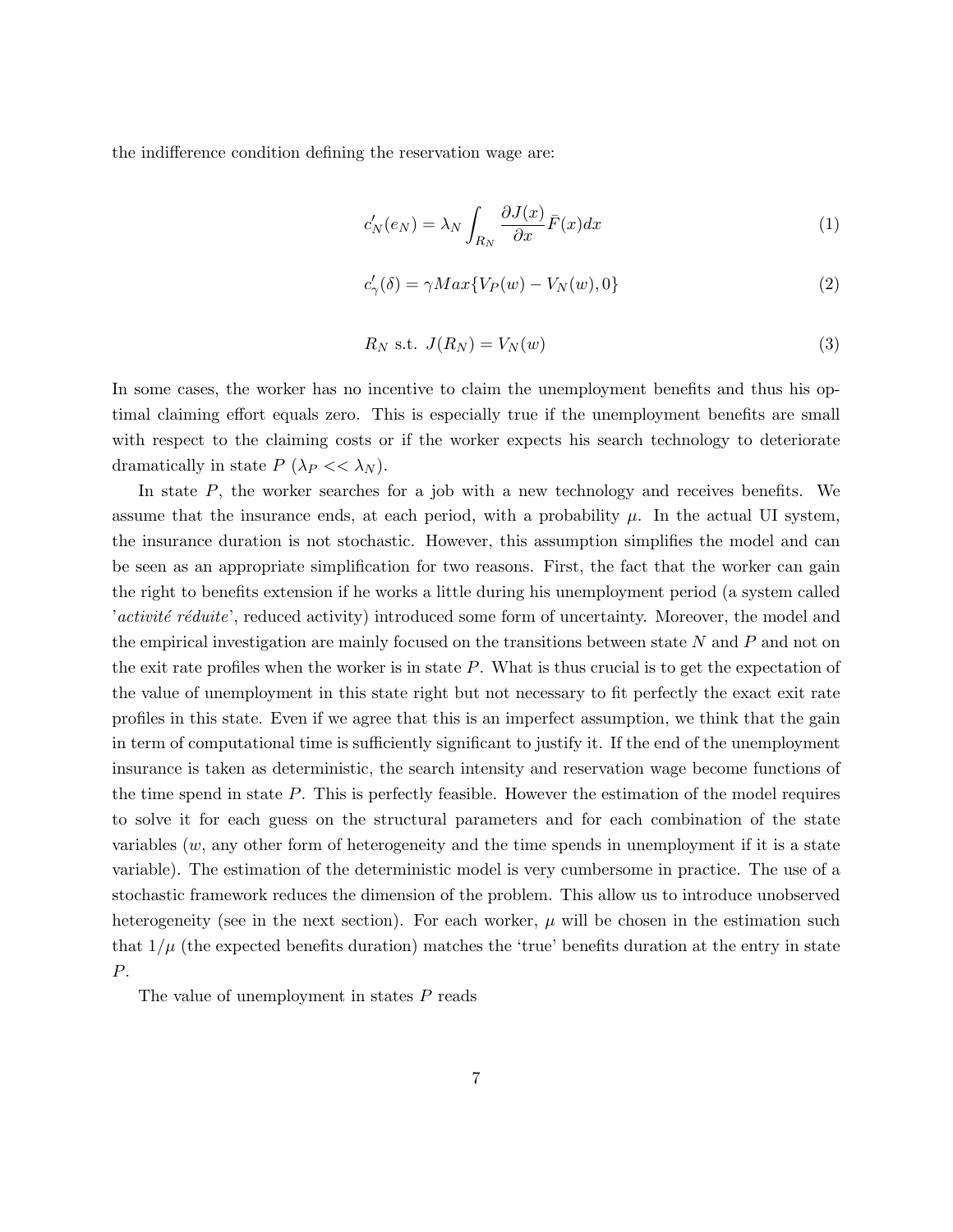$$
\rho V_P(w) = u(a_P + b_P w) - c_P(e_P)
$$
  
+ 
$$
\lambda_P e_P \int_{R_P} (J(x) - V_P(w)) dF(x) + \mu(V_L(w) - V_P(w))
$$

The optimal search intensity and reservation wage satisfy:

$$
c'_{P}(e_{P}) = \lambda_{P} \int_{R_{P}} \frac{\partial J(x)}{\partial x} \bar{F}(x) dx
$$
\n(4)

$$
R_P \text{ s.t. } J(R_P) = V_P(w) \tag{5}
$$

The higher the duration of the insurance (that is the lower  $\mu$ ), the higher the reservation wage and thus the lower the search intensity. Besides, as usual, the level of the insurance reduces the search effort. In the last state,  $L$ , the worker is still looking for a job but no longer receives the unemployment compensation. The value of unemployment reads:

$$
\rho V_L(w) = u(a_L + b_L w) - c_L(e_L) + \lambda_L e_L \int_{R_L} J(x) - V_L(w) dF(x)
$$

Eventually, for the sake of clarity, the definition of the value of employment  $J(x)$  is postponed to the empirical specification.

#### 2.1 How claiming and job search react to a change in the UI system?

What are the effects of a change in the UI design, especially a change in the replacement rate or in the insurance duration? In our framework, they are not standard since the effort devoted in claiming the UI and searching for a job interact. Consider again equations  $(1)$ ,  $(2)$  and  $(3)$ . Reservation wage depends on the value of unemployment in state N which is affected by the claiming frictions, the generosity of the unemployment insurance but also by the relative efficiency of job search in state N and P  $(\lambda_N \text{ vs } \lambda_P)$ .

First, under simple conditions<sup>5</sup>, a rise in  $b_P$  increases the value of unemployment in both N and  $P$  states and thus the reservation wage,  $R_N$ . In this case, the exit rate from unemployment decreases in state  $N$ . The worker postpones his job search to state  $P$  and increases his claiming effort since the unemployment insurance is more profitable. A decrease in the claiming friction (a rise in parameter  $\gamma$ ) or an improvement in the efficiency of job search in state P have the

 $5$ We abstract from the eligibility effect (Mortensen, 1977). A rise in the value of insured unemployment increases the value of employment and, in some cases, may decrease the reservation wage.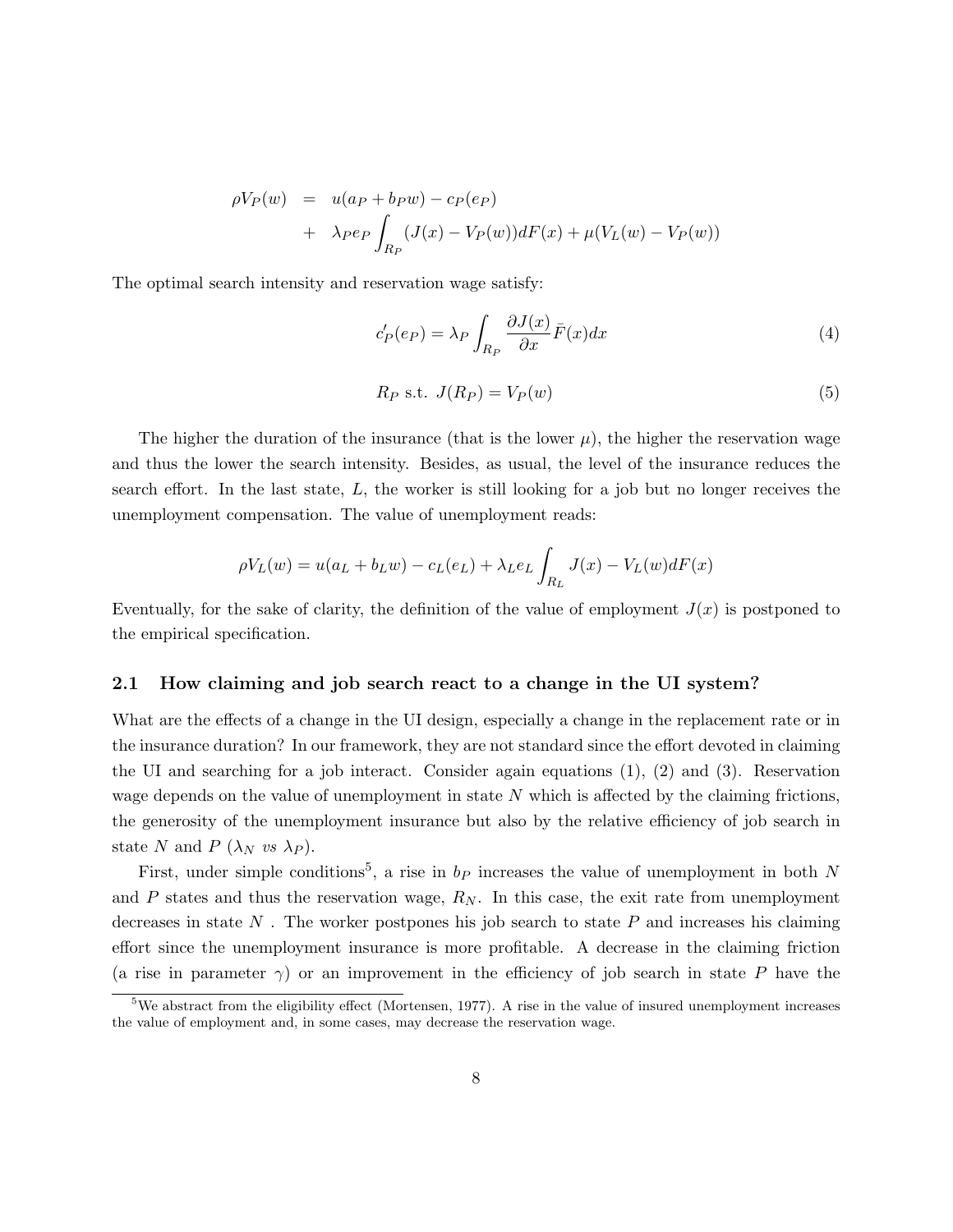same effects. From these simple example, it becomes obvious that the take-up and the job search behaviors interact. Estimation of the take-up behaviors requires a model encompassing both. This paper provides such a model.

### 3 Empirical Application and Estimation Method

We begin this section by presenting the data and the selected sample, then we discuss the estimation methods.

#### 3.1 The data

The FH-DADS data<sup>6</sup> are similar to the data used by Anderson and Meyer (1997). This is a match of the yearly declarations of social data  $(DADS)$ , where employers of the private and semipublic sectors report earnings, hours and job duration of individuals they have employed during the year, together with data from the insurance system. The original datasets are  $1/24$  nationally representative samples<sup>7</sup>. The merge of these datasets includes any individual who appears in one or another of these records between January 1st, 1999 and December 31st, 2004. A worker can thus be included even if he did not experience any unemployment spell or, on the contrary, did not experience any employment spell. The data are longitudinal and give information on the private and semi-public sector back to 1976, on registered unemployment history back to 1993 and on insured unemployment back to 1999.

The administrative nature of these data make them attractive for a study of non take-up. They provide information on a daily basis and allow us to work on outflows from employment. We thus observe all unemployment spells, even those of short duration. In addition, work history can be traced back to 1976, and individuals are followed even when they move geographically (within France). For each job in the private or semi-public sectors, we observe the start and end dates, earnings and number of hours worked (after 1993). These information are used to predict eligibility and to calculate the reference wage which determines the amount of benefits. Moreover, we observe all insured unemployment spells the individual had between 1999 and 2004. As a result, we are able to determine eligibility at the time of job separation and the take-up decision and timing.

The main drawback of this dataset, which is common to most of the dataset which only cover the private sector, is that missing days in the employer-employee data do not necessary mean that the individual was unemployed. Four main reasons may explain why an individual does not appear

 $6$ These data are available since June 2009 and are managed by the research and statistics department of the french ministry of social affairs (DARES).

<sup>7</sup>Workers born on October of an even-numbered year are sampled.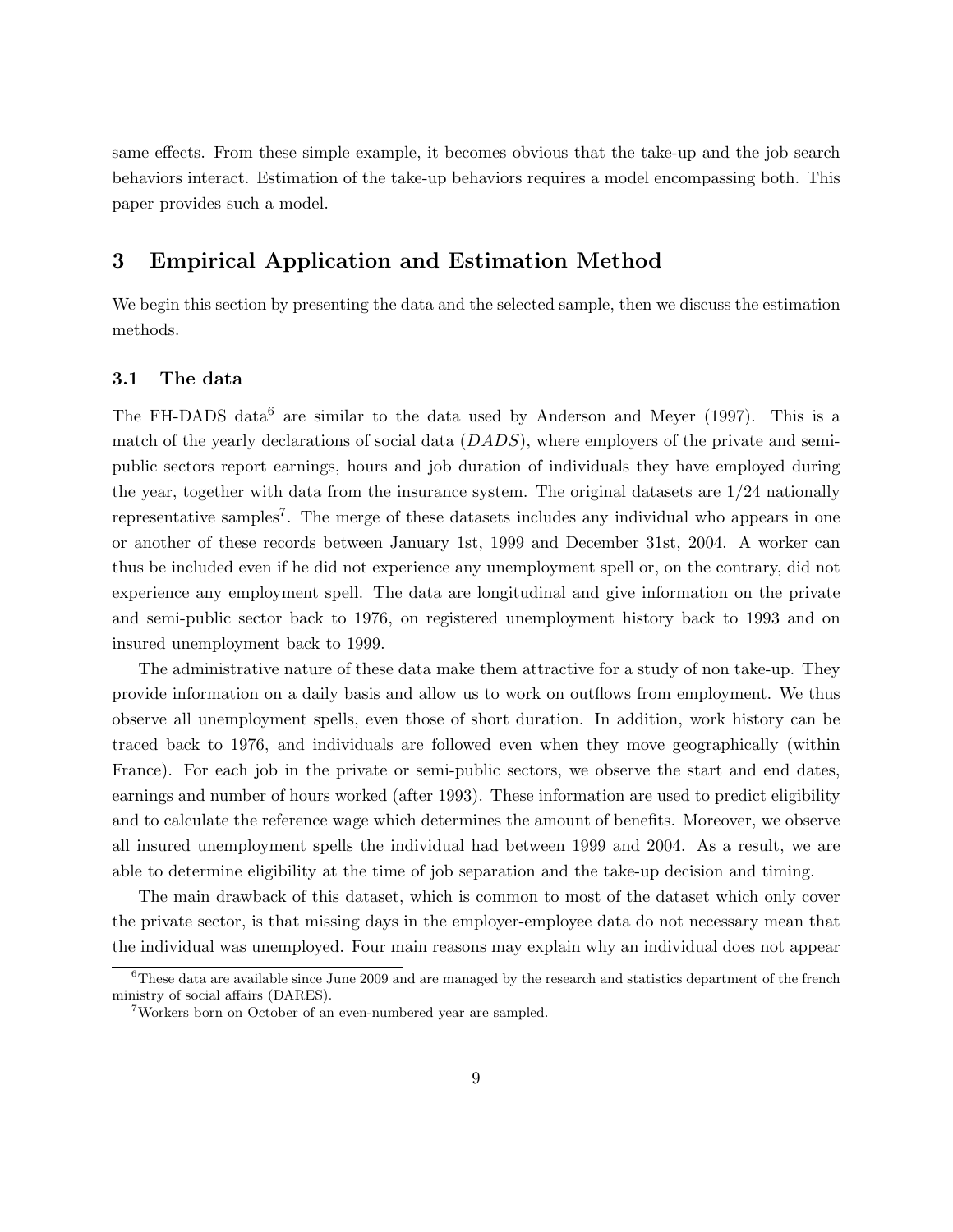in the FH-DADS dataset for a given period: he may be unemployed but not taking up UI, out of the labour force, employed but not by an entity that is subject to the mandatory report, or misidentified<sup>8</sup>. As a result, an individual who is observed neither in the DADS, nor in the records of the national employment agency is not necessarily an unemployed worker who does not take up unemployment insurance. Whether the individual is unemployed or inactive is however not relevant to our purpose as long as we restrict our analysis to the entitled workers: if the individual exits the labour force although he is entitled to compensation, he still forgoes money. Moreover, maternity and sickness leaves do not generate an exit from employment in the DADS dataset, so the inactivity periods we might worry about are essentially due to schooling, early and regular retirement and entry into programmes of the social security system other than unemployment. We circumvent these problem by considering in our analysis sample only male workers between 30 and 50 years of age.

The fact that some jobs (public jobs and self-employment) are not reported in the DADS sample is, on the contrary, more problematic. However, using the French LFS, we can see that the transitions from the private and semi-public sectors to of these jobs jobs not reported in the DADS are limited. Finally, another limitation of the DADS data is that we do not know the reason why the job ended. Nevertheless, workers who quit volontarly are still eligible for benefits but after four months of unemployment. We do not see any spike at four months in the data. Besides, a worker who volontary quits is likely to quit his current job to another (more attractive) job. For that reason we exclude very short unemployment spell (less than a week).

#### 3.2 The sample

The analysis sample includes male between 30 and 50 having a non employment spells starting between July 2001 and December 2002<sup>9</sup>. For most of the workers, the eligibility depends on the number of days worked in the past 18 months (see Table 7 in Appendix). All workers in our sample satisfy the eligibility criteria. We exclude workers who were employed in sector with different eligibility rules<sup>10</sup>. We may thus exclude some workers who are eligible, but we are reasonably sure about the eligibility of the workers in our sample. For all spells, we build a 24 months observation window, the spell being censored after 24 months. As mentionned before, we only consider unemployment spell above 7 days. Table 8 in Appendix describes the composition of the sample.

<sup>8</sup>Errors in the identification of individuals concern about 5% of the original sample.

<sup>&</sup>lt;sup>9</sup>Between July 2001 and December 2002 the design of the unemployment insurance system has remained unchanged.

<sup>&</sup>lt;sup>10</sup>Especially, we drop workers from the so-called semi-private sector (this accounts for  $6,3\%$  of the outflows from employment in 2001 and 2002). See the details of our sample selection in Appendix.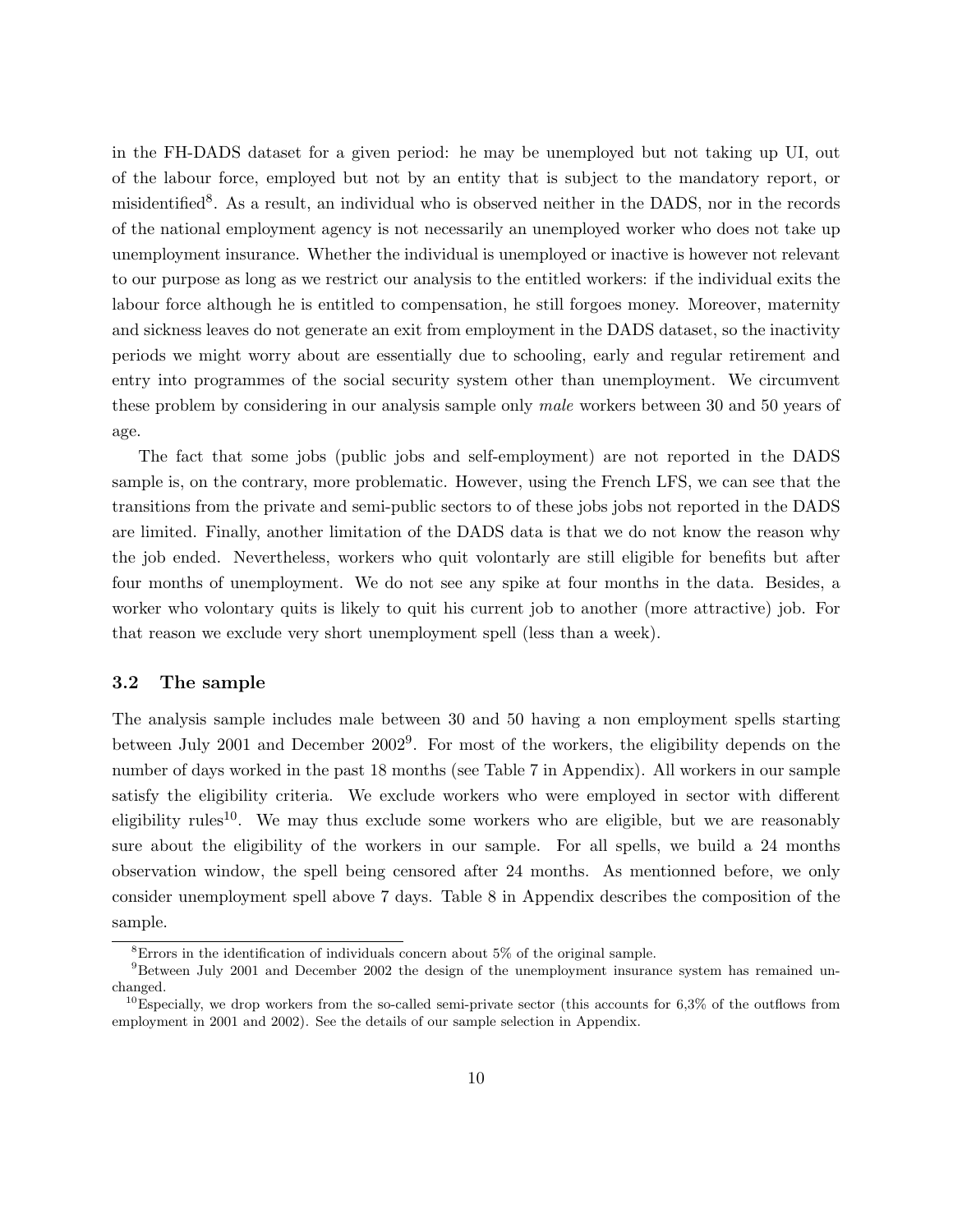Table 2 shows the take-up rates in our sample, unconditional and conditional on the time spent out of unemployment. The observed take-up rates are around 30%, a result comparable to the one obtained by Anderson and Meyer [1997] on their sample of outflows from employment. Observed take-up rates clearly increase with the time spent out of unemployment.

|                             | All  | Unskilled | Skilled   |       |
|-----------------------------|------|-----------|-----------|-------|
| Unconditional               | $\%$ | 31.65     | 31.26     | 32.33 |
|                             | N    | 5712      | 3600      | 2112  |
| Total unemployment duration |      |           |           |       |
| $>4$ weeks                  | %    | 35.6      | 34.79     | 37.07 |
|                             | N    | 5672      | 3570      | 2102  |
| $>12$ weeks                 | %    | 43.15     | 42.56     | 44.19 |
|                             | N    | 5324      | 3366      | 1958  |
| $> 26$ weeks                | %    | 47.71     | 47.56     | 47.97 |
|                             | N    | 4734      | 3006      | 1728  |
| $>$ 39 weeks                | %    | 48.72     | 48.56     | 49    |
|                             | N    | 4288      | 2715      | 1573  |
| $> 52$ weeks                | %    | 50.37     | 50.5      | 50.15 |
|                             | N    | 3971      | 2505 1466 |       |

Table 2: Take-up rates unconditional and conditional on duration out of employment

This runs along with the differences in unemployment duration between those who take up and those who do not displayed in Figure 2 . hence, the duration to registration is likely to be non randomly right-censored. Before going to the estimation of our structural model, we estimate a competing risks model with unobserved heterogeneity to account for the endogenous censoring and to serve as guidelines for our empirical specification. Such a model is implicitely very similar to the model presented above. Its results are likely to be more informative about the main features of the data than the logit regression presented in Section 2. The details of the model are presented in Appendix and results are displayed in Table 3.

Endogenous censoring affects only marginally the link between the reference wage and the exit rate to registration. Higher reference wages positively affect both the exit rate to registration and the exit rate from employment. Covered work experience no longer significant has a positive effect on the return to employment but, perhaps surprisingly, negative on the receipt of unemployment insurance. Individuals with stable employment trajectory are likely to find a job quickly. In that case, their claiming effort is lower although they are entitled to longer unemployment benefits duration. The coefficients of the distribution of unobserved heterogeneity imply that there exists a negative correlation between the log of risk-specific unobserved components. Individuals who are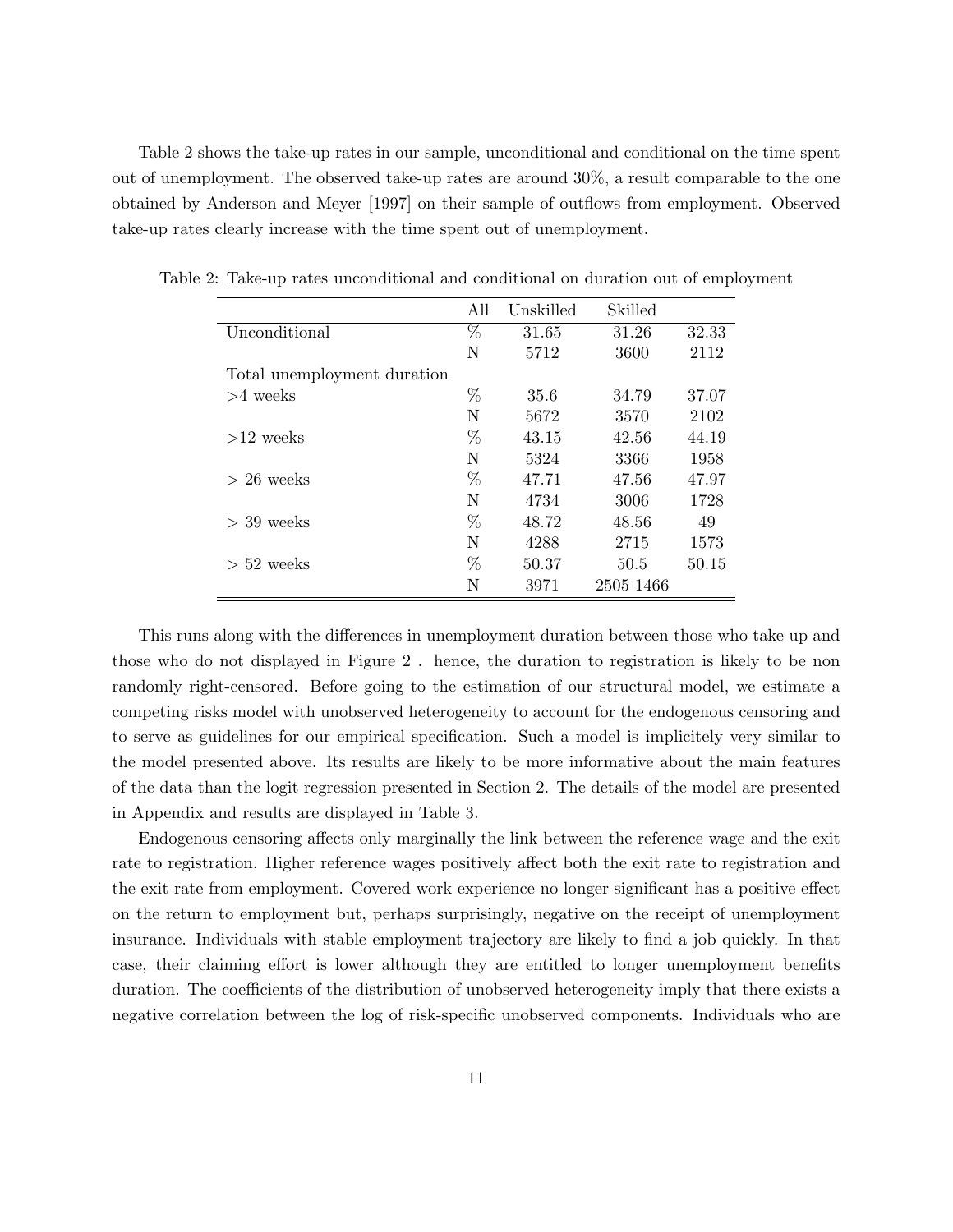|                                                  |         | Employment risk |         | <b>Compensation risk</b> |
|--------------------------------------------------|---------|-----------------|---------|--------------------------|
| high skilled                                     | $-0,13$ | ***             | $-0,05$ | $***$                    |
|                                                  | 0,019   |                 | 0,023   |                          |
| log(reference wage)                              | 0,11    | ***             | 0,09    | ***                      |
|                                                  | 0,017   |                 | 0,020   |                          |
| previous covered experience (ref: 4 to 6 months) |         |                 |         |                          |
| 6 to 12 months                                   | 0,51    | ***             | $-0,80$ | ***                      |
|                                                  | 0,044   |                 | 0,029   |                          |
| more than 12 months                              | 0,69    | ***             | $-1,26$ | ***                      |
|                                                  | 0,038   |                 | 0,022   |                          |
| baseline hazard (weeks)                          |         |                 |         |                          |
| $0 - 2$                                          | $-4,67$ | ***             | $-1,79$ | ***                      |
|                                                  | 1,429   |                 | 0,142   |                          |
| $2 - 4$                                          | $-4,33$ | ***             | $-3,29$ | ***                      |
|                                                  | 1,429   |                 | 0,145   |                          |
| $4 - 8$                                          | $-4,39$ | ***             | $-3,75$ | ***                      |
|                                                  | 1,430   |                 | 0,144   |                          |
| $8 - 16$                                         | $-4,77$ | ***             | $-4,23$ | ***                      |
|                                                  | 1,431   |                 | 0,144   |                          |
| $16 - 30$                                        | $-5,31$ | ***             | $-4,91$ | ***                      |
|                                                  | 1,432   |                 | 0,146   |                          |
| $30 - 52$                                        | $-5,54$ | ***             | $-5,16$ | ***                      |
|                                                  | 1,432   |                 | 0,147   |                          |
| >52                                              | $-6,74$ | ***             | $-5,89$ | ***                      |
|                                                  | 1,434   |                 | 0,147   |                          |
| unobserved heterogeneity                         |         |                 |         |                          |
| $nu_1$                                           | 0,00    |                 | 0,00    |                          |
| $nu_2$                                           | $-0,08$ |                 | 0,00    |                          |
|                                                  | 1,453   |                 | 0,081   |                          |
| probabilities                                    |         |                 |         |                          |
| Pbb                                              | 0,00    |                 |         |                          |
| Pbh                                              | 0,01    |                 |         |                          |
| Phb                                              | 0,53    |                 |         |                          |
| Phh                                              | 0,46    |                 |         |                          |

Table 3: Competing risks model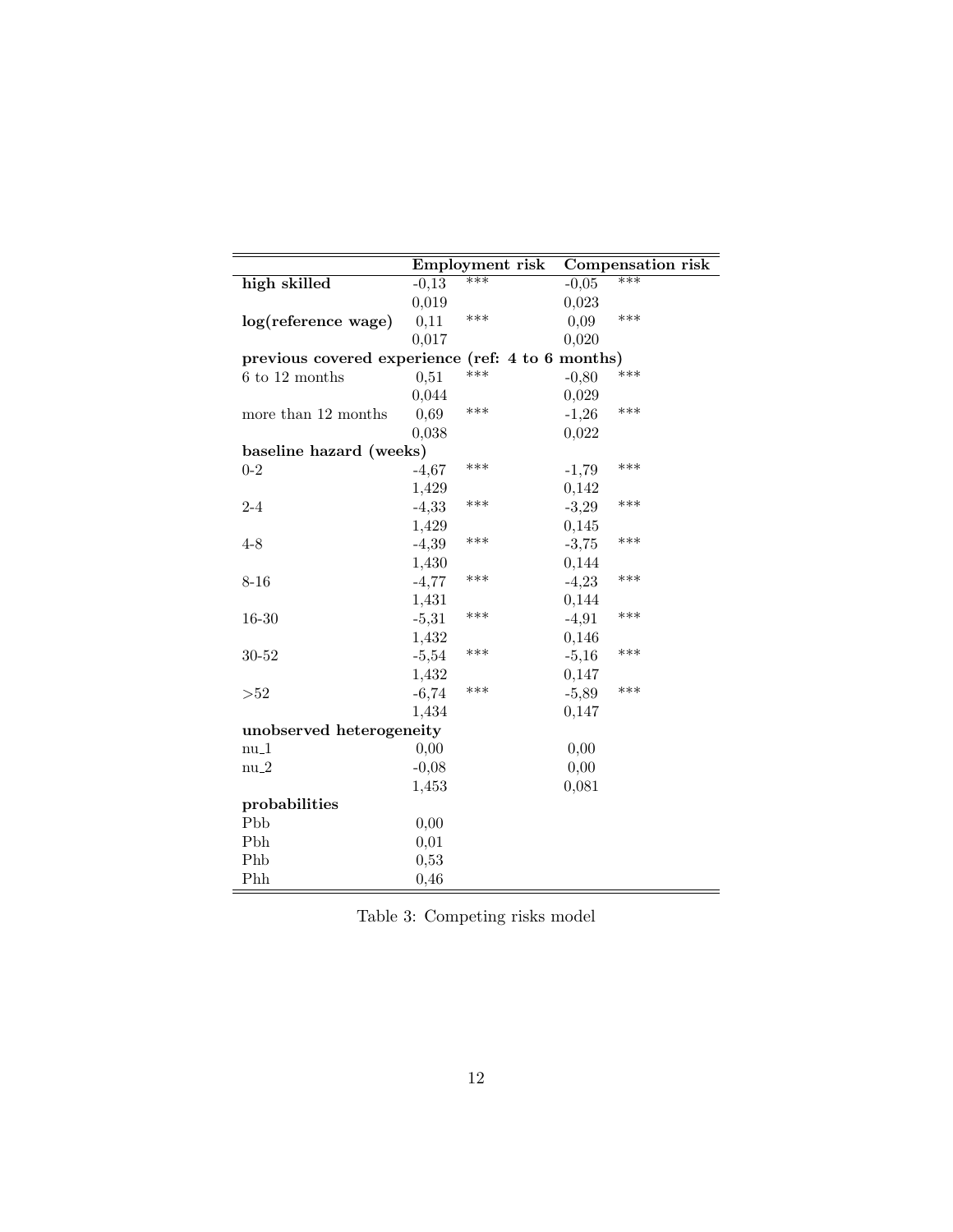| Table 4: Moments on the analysis sample                     |            |
|-------------------------------------------------------------|------------|
| Censoring in N                                              | 7.0%       |
| Share of workers making $N \rightarrow P$                   | 26.0%      |
| Share of workers making $N \rightarrow J$                   | 66.8%      |
| Share of workers making $N \rightarrow J$ (within 3 months) | 55.7%      |
| Average duration in N given $N \rightarrow P$               | 2.0 months |
| Average duration in N                                       | 4.7 months |

more likely to register are less likely to find a job quickly<sup>11</sup>. Our model is especially designed to account for such a selection process.

For the preliminary results reported here, data are transformed to monthly data and we select only skilled workers (> high school). We end up with 7481 observations. Moments on the analysis sample are reported in Table 4. These moments will be used latter to check our ability to replicate the main features of the data.

On this estimation sample, the take-up rate is 26.0% and two-third of the sample makes a direct transition between uninsured unemployment (state  $N$ ) and employment, most of them within three months. For those we receive the UI, the average duration without insurance is about 2 months which is a sign of significant claiming frictions. The estimation of our structural model will provide estimations of these frictions.

#### 3.3 Empirical specification.

In order to estimate our model, we need to specify functionnal forms for the utility functions, job offer distribution and arrival rates. Remember that, for each possible combination of observed and unobserved variables, we need to solve our model to find the optimal search efforts, the claiming effort and the reservation wages. These values are needed to compute the contribution of the individuals to the likelihood. Generally speaking, the empirical specification must balance between a framework that must be rich enough and computational  $\text{limits}^{12}$ .

For an individual i, the utility function reads  $u_{ij}(w_i) = log(a_j + b_j \ln w_i)$ , with w the monthly wage corresponding to the last employment spell. The discount rate  $\rho$  is set to .005. We solve the model on a discrete wage grid (100 points). When a wage does not equal any point on the grid,

<sup>&</sup>lt;sup>11</sup>Given our specification, the covariance between  $log(\nu_R)$  and  $log(\nu_J)$  is  $\frac{a_J \sigma_{w_1}^2 + b_J \sigma_{w_2}^2}{\sqrt{(a_J^2 \sigma_{w_1}^2 + b_J^2 \sigma_{w_2}^2)(\sigma_{w_1}^2 + \sigma_{w_2}^2)}}$  (Kamionka *et* al. [2001]).

 $12$ The estimations are programmed in Fortran 90 but run on a desktop computer located in the DARES (ministry of social affairs). This computer has not been especially chosen for intensive computional tasks.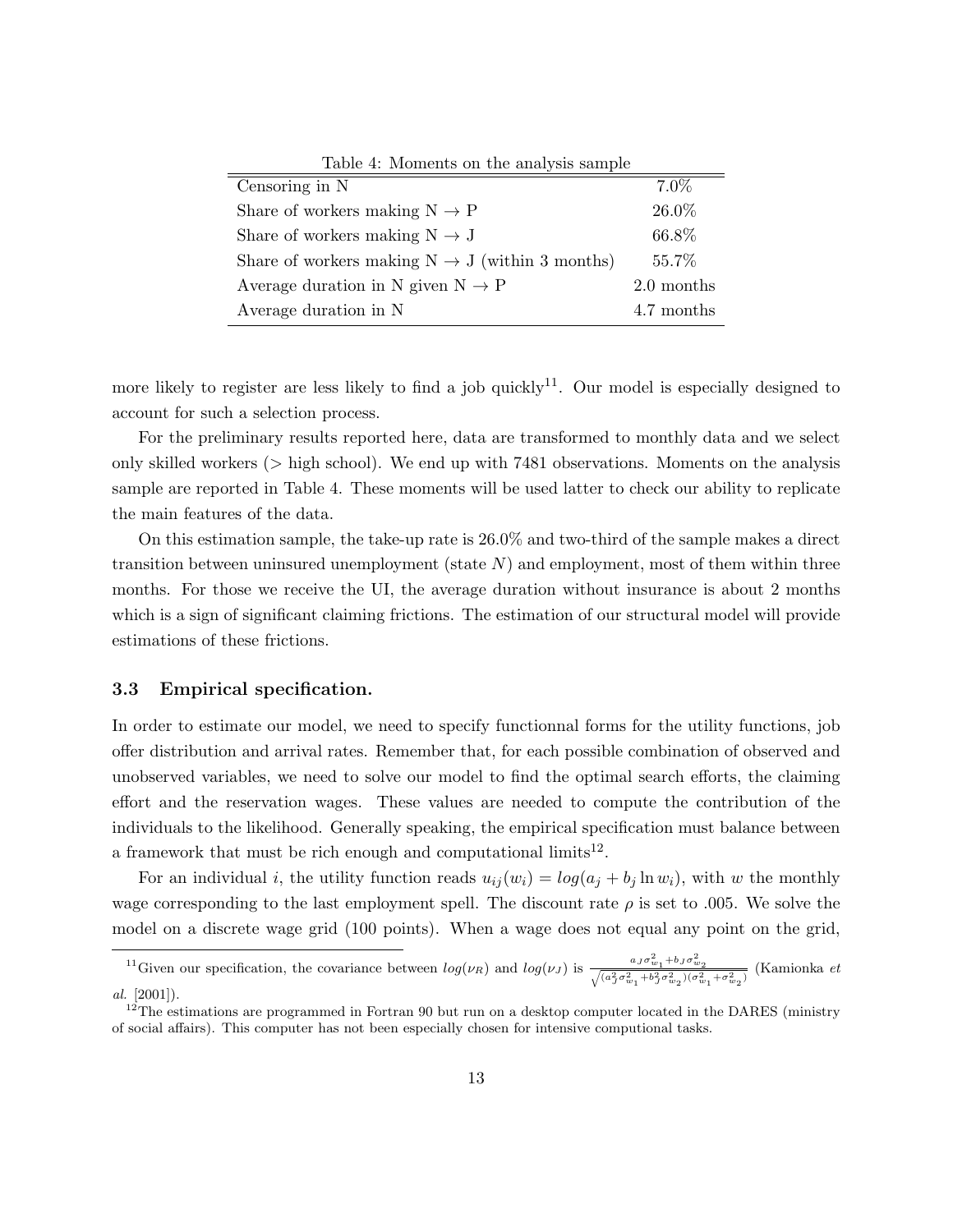we use interpolation to obtain worker's optimal efforts. Data may exhibit a positive correlation between the exit rate from unemployment and the past wage. Unobserved heterogeneity is also essential to understand the selection into the UI. To be able to mimic these aspects, we assume that the arrival rates are:

$$
\lambda_{iN} = \exp(m_{0N} + m_{1N} \ln w_i + \nu_i)
$$

$$
\gamma_i = \exp(m_{0\gamma} + m_{1\gamma} \ln w_i + c_\gamma \nu_i)
$$

$$
\lambda_{iP} = \exp(m_{0P} + m_{1P} \ln w_i + c_P \nu_i)
$$

where  $\nu_i$ , an unobserved random effect, is normally distributed  $N(0, \sigma_{\nu})$ . In this version of the estimation, we fix the  $m_1$ s parameters to zero. We assume that job offers are drawn in a shifted log-normal

$$
F_{\text{Offers}}(w) = F_{\text{Normal}}\left(\frac{\ln w - \ln w_{\text{inf}} - \mu_F}{\sigma_F}\right)
$$

The lower bound  $w_{\text{inf}}$  is set to 300 euro. Finally, we need to characterize the value of employment J for a worker coming from unemployment and paid at a wage  $w_{\text{new}}$ .

$$
\rho J(w_{\text{new}}) = w_{\text{new}} + q \left( \mathbb{E}[\text{value of unemptyment}] - J(w_{\text{new}}) \right) + \lambda_J \int_w (J(x) - J(w_{\text{new}})) dF(x)
$$

where q stands for the job destruction rate,  $\lambda_J$  for the job-to-job arrival rate which is assumed exogenous. Depending on the assumptions on  $J$ , the model can be relatively straightforward or very complicated to solve. In this version of the paper, we add the following assumptions:

- there is no job-to-job mobility  $(\lambda_J = 0)$  (this is not a crucial assumption, it will be relaxed in a future version);
- the job destruction rate is set to  $q = .003$  to match the average employment duration in the data;
- $\bullet$  the expectation in state J about the value of employment corresponds to what the worker just experienced  $(V_N$  or  $V_P$  depending on where the worker comes from). This is a key assumption because it simplifies the expression for the reservation wage and thus speeds up dramatically the computations.
- there is no limit to the duration of the unemployment compensation ( $\mu = 0$ ) and thus we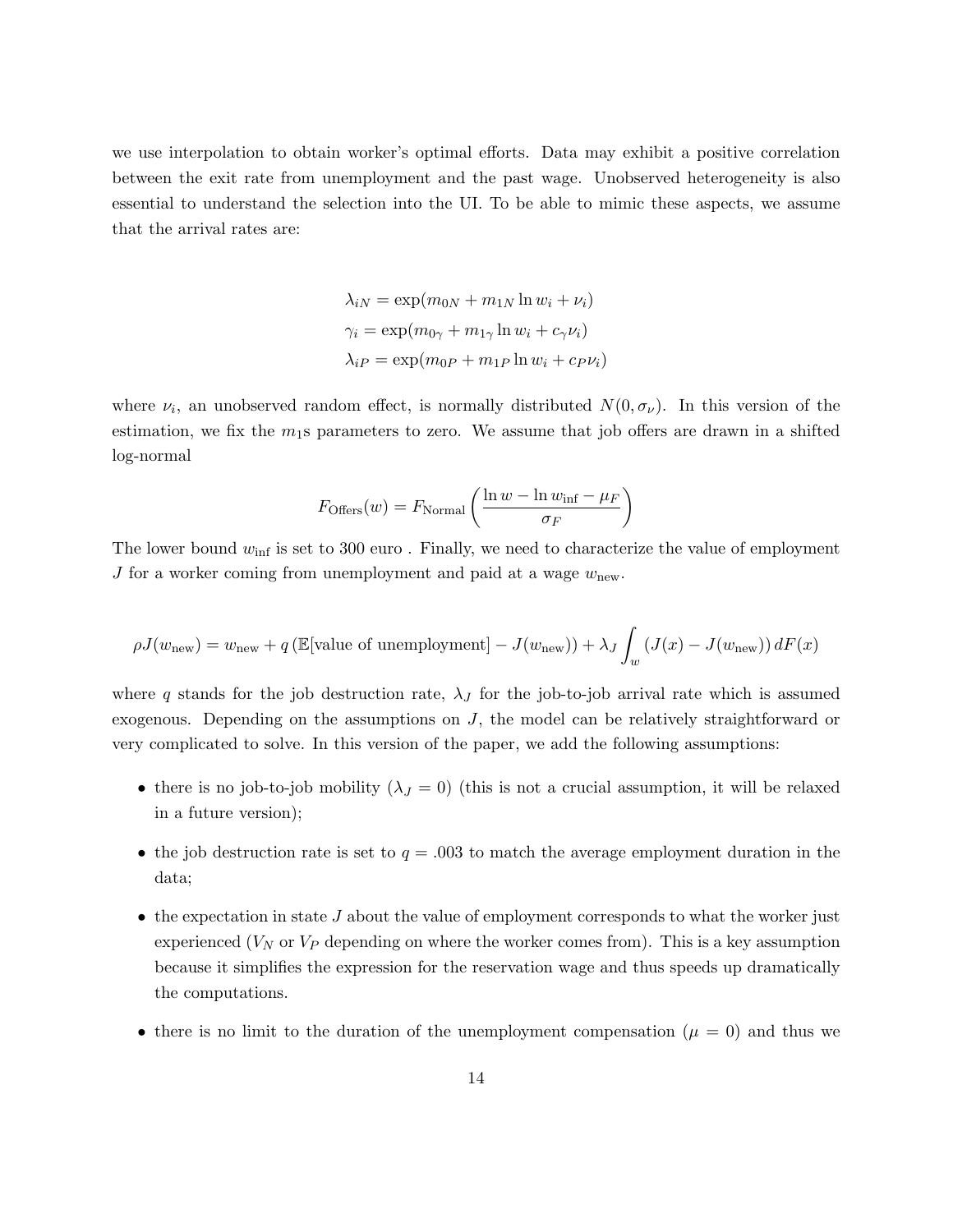discard state L. We do not record transitions from state  $P$  to state  $L$  and assume the worker stays in  $P$  (this is not a crucial assumption, it is made to get benchmark estimation and will be relaxed thereafter in a future version).

#### 3.4 Maximum likelihood estimation

We follow individuals from their transition from employment into non-registered unemployment until their transition to employment if any. For each worker, we observe his unemployment history that is his transitions between the unemployment states and the durations  $D_{ij}$  in months in each state. If the worker finds a job, we also observes his reemployment wage.

As an example, consider an eligible worker  $i$ . Assume that he begins in state  $N$ , moves to  $P$ after  $D_{iN}$  periods and finds a job with a wage  $w_i^r$  after  $D_{iP}$  periods in this state. His contribution to the likelihood amounts to:

$$
\ell_i(D_{iN}, D_{iP}, D_{iL} = 0, w_i | \theta, w_i^p, t_i, X_{io}) = \exp(-(\lambda_{iN} e_{iN}^* \bar{F}(R_{iN}^*) + \gamma_i \delta_i^*) D_{iN}) \times \gamma_i \delta_i^*
$$
  
 
$$
\times \exp(-(\lambda_{iP} e_{iP}^* \bar{F}(R_{iP}^*) + \mu_i) D_{iP})) \times \lambda_i P e_{iP}^* \times f(w_i)
$$

Then this contribution must be integrated with respect to the unobserved heterogeneity parameter  $ν$  which affects the  $λ$ s and  $γ$ . The other contributions are similar and easily derived from the model (see in Appendix). Recall that the optimal values depend on the structural parameters and the worker's characteristics. Identification of these parameters rely on the observed duration and reemployment wages. One of the usual difficulty of this type of models comes from the fact that, for some individuals, we may predict reservation wages above the observed reemployment wages. To deal with this problem, we assume that log-wages are observed with an error which is i.i.d across job spells and individuals and is distributed according to a log-normal distribution with mean 1 and variance  $\sigma_{\epsilon}$ . To reduce the set of parameters to estimate in this preliminary attempt,  $\sigma_{\epsilon}$  is set to one but will be estimated in the next version of the paper.

### 4 Results

Before commenting the parameters' value (reported in Table 6), it is useful to check the ability of our model given these estimates to fit the basic features of the data. For that purpose, we run simulations with the same observation window (18 months) and workers' characteristics (same distribution of past wage). Results are displayed in Table 5. The unemployment-to-job transition moments are reasonably well fitted: both the share of workers and the duration are matched.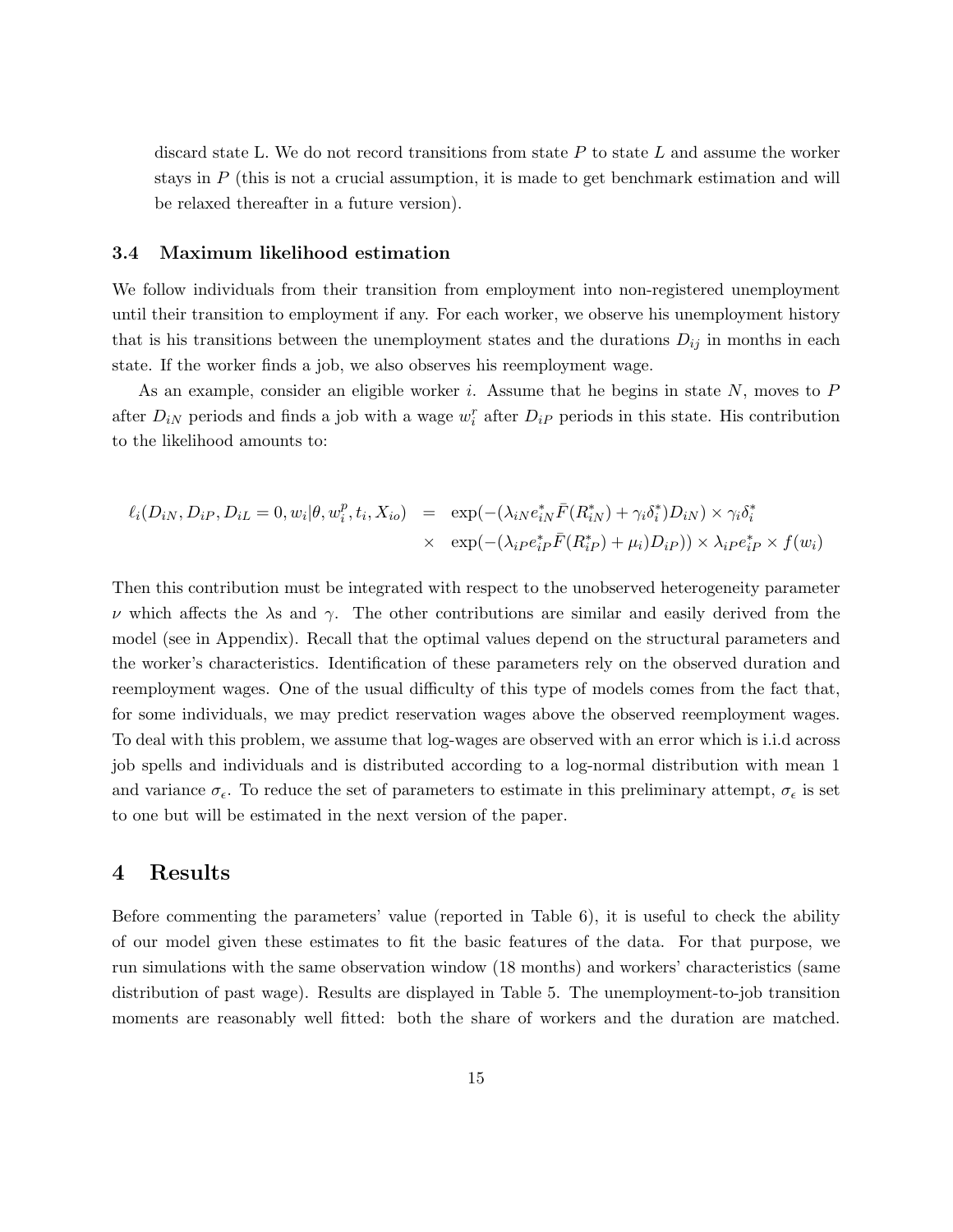|                                                             |       | Real data Sim. data <sup>13</sup> |
|-------------------------------------------------------------|-------|-----------------------------------|
| Share of workers making $N \rightarrow J$                   | 66.8% | 61.7%                             |
| Share of workers making $N \rightarrow J$ (within 3 months) | 55.7% | 54.2%                             |
| Average duration in N given $N \rightarrow P$               | 2.0   | 2.5                               |
| Average duration in N                                       | 4.7   | 3.9                               |
| Censoring in N                                              | 7.0%  | 1.7%                              |
| Share of workers making $N \rightarrow P$                   | 26.0% | 36.5%                             |

Table 5: Comparison of the moments on the analysis sample and the same moments on simulated data

However, our model do not generate enough censoring in state N. The main reason is obvious if one looks at the last moments (share of workers switching from state  $N$  to state  $P$ ). The model tends to over-estimate the take-up rate. The claiming frictions are thus underestimated. We will return to that point later and now consider the estimated parameters' value.

Results are reported in Table 6. We first look at the parameters relating the instantaneous utility in unemployment and the worker's past wage. The constants are almost null and that the "replacement rates" are ranked as expected  $(b_N < b_P)$ . Notice that  $b_P$  is low when compared with the actual UI rules. Indeed, the replacement rates are supposed to be around 60% on the paper. However, the wage used to determine the unemployment benefits is not the exact previous wage since it excludes some form of compensation. The "real" replacement rate can thus be lower that the official replacement rate (which is a well known fact). Moreover, the value in term of utility of the unemployment compensation might be lower than its monetary value.

The instantaneous utility is higher in state  $P$  (because of the receipt of UI). This does mean that the intertemporal utility is necessary higher since the different unemployment states correspond to different job search technology. We can first compare the relative efficiency of the search technologies by looking at  $\lambda_N$  and  $\lambda_P$  for the median individual ( $\nu_i = 0$ ):  $\lambda_N = 2.80$  and  $\lambda_P = 0.66$ . There is a clear loss in term of job search efficiency between state  $N$ , where the worker does not receive any compensation, and state P, where he is registered at the unemployment insurance. This, together with higher unemployment income, divide the exit rate from unemployment by more than two both because the worker decreases his search intensity and increases his reservation wage (see Figure 2 which displays the exit rate from unemployment in both state).

Given that the cost functions are identical, they can also directly compared  $\gamma$ , the index of the claiming frictions, with the  $\lambda$ s. For the median worker,  $\nu_i = 0, \gamma = 1.39$ . The claiming frictions are thus substantial. If the worker spends on units of search effort and one unit of claming effort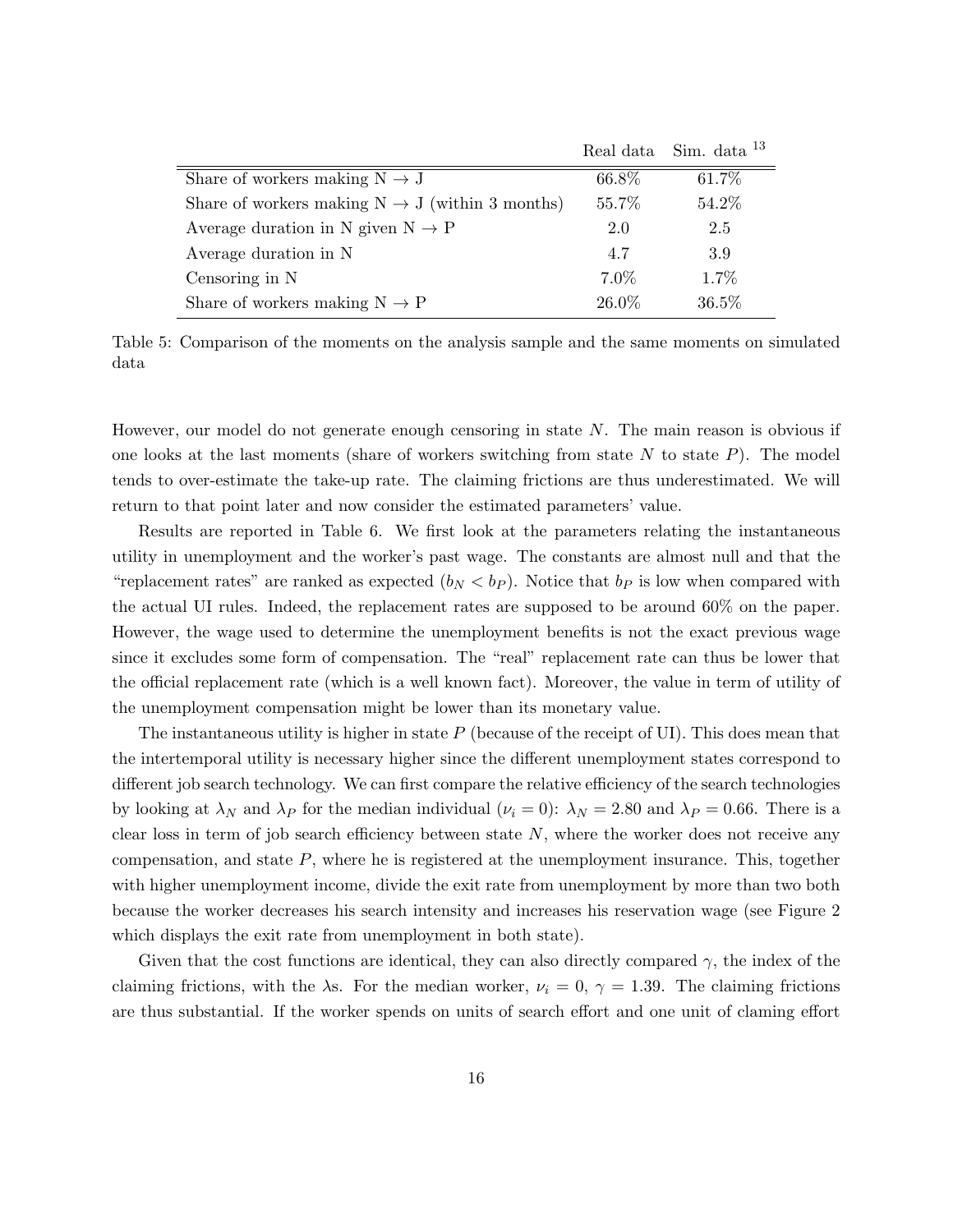|                | Est.     | s.d.    |
|----------------|----------|---------|
|                |          |         |
| $a_N$          | 1.35     | (.0050) |
| $a_P$          | 0.00     | (.0001) |
| $b_N$          | 0.17     | (.0091) |
| $b_P$          | 0.27     | (.0072) |
| $\mu_F$        | 6.16     | (.0049) |
| $\sigma_F$     | 0.43     | (.0007) |
| $\sigma_{\nu}$ | 7.20     | (.0019) |
| $c_{P}$        | 0.62     | (.0002) |
| $c_{\gamma}$   | 0.44     | (.0000) |
| $m_N$          | $1.03\,$ | (.0002) |
| $m_{P}$        | 0.41     | (.0000) |
| $m_{\gamma}$   | 0.33     | (.0001) |

Table 6: Parameters' estimates

(for the same cost in term of utility since the cost functions are identical), his job arrival rate in state N amounts to 2.80 while he switches to state  $P$  at a rate 1.39. The claiming frictions are thus twice higher.

As mentionned before, we over-predict the take-up rate and thus probably underestimate the claiming frictions. Which feature of the model may drive this problem. Figure 2 displays the estimated exit rates  $(e_N \lambda_N \bar{F}(R_N), e_P \lambda_P \bar{F}(R_P)$  and  $\gamma \delta)$  as a function of the past wage. The level of one curve with respect to the others reflects our estimations of the job arrival rates and claiming friction parameter. Notice that the unemployment-to-job exit rate is a decreasing function of the past wage. This comes from the positive relationship between the instantaneous utilities (and thus values of unemployment) and this wage. Unfortunately, the negative correlation of the unemployment exit rate and past wage is not confirmed on real data. The estimation of a competitive risk model (see above) shows the opposite correlation. High wage workers are also more efficient in job search or unemployment insurance claiming. Our model could reproduce the right correlation if we allow the  $\lambda$ s and  $\gamma$  to depend on w. The estimation presented here assume  $m_{1j} = 0$ . We thus need to relax this hypothesis. Nonetheless, in comparison with the estimated search frictions, our estimation of the claiming frictions are already striking and show how significant they can be.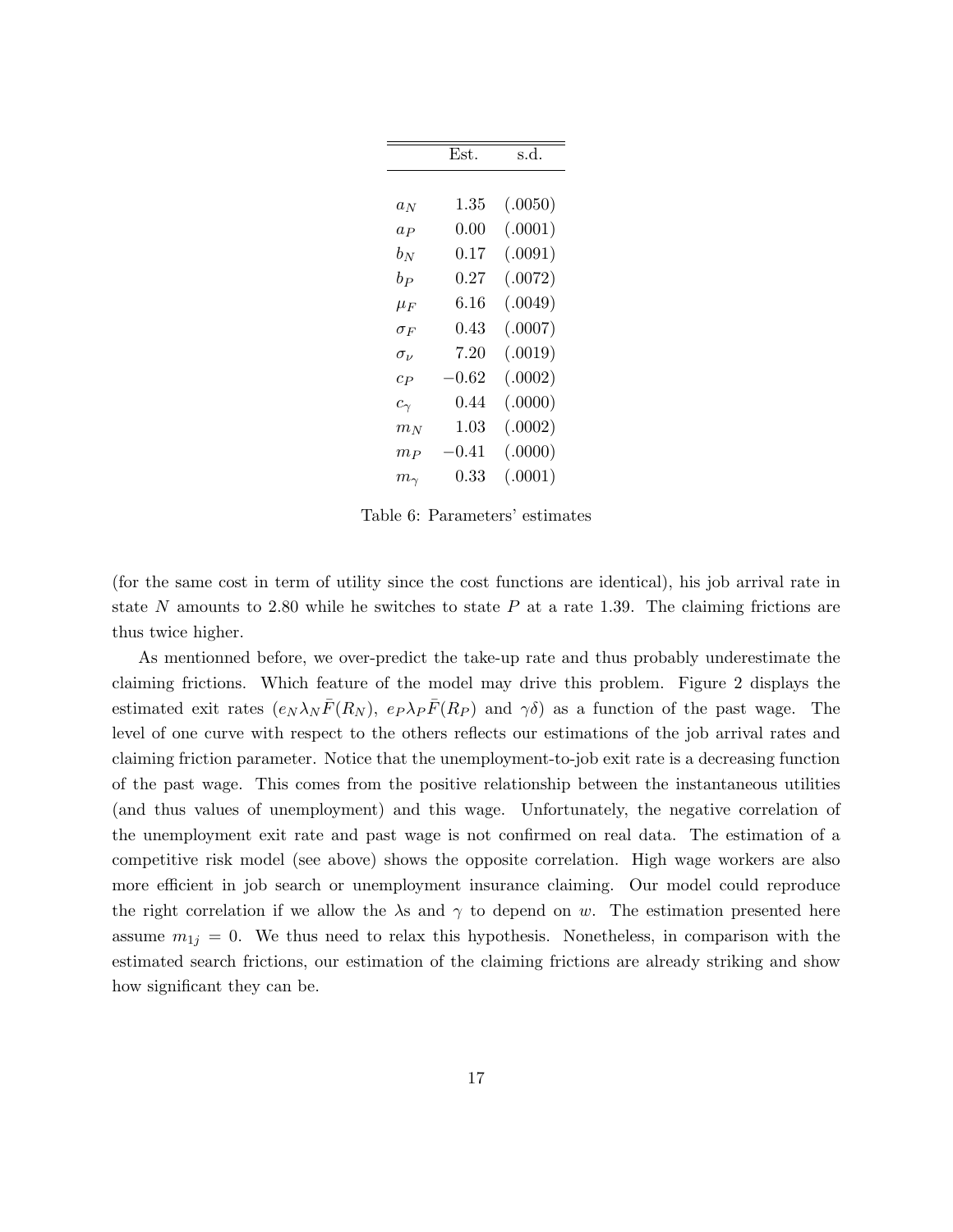

Figure 2: Exit rate profiles as a function of past wages (simulated data)

## 5 Conclusion

This paper provides a model that incorporates take-up of the unemployment insurance in a job search framework. The worker faces claiming frictions and the receipt of UI takes time and effort. The model provides a simple way to model selection into participation and sheds new light on the link between the job search and the claiming efforts. It is estimated using a unique administrative database providing detailed informations about the worker's labor market history and claiming behaviors. We show that claiming frictions are substantial and higher than job search frictions.

In this version of the paper, some assumptions have been made that needed to be relaxed. Especially, the arrival rates should be a function of the past wage and we need to account for the heterogeneity in the entitled UI durations. The aim of this paper is also to provide conterfactual experiments to assess precisely the welfare cost of the claiming frictions: this can be done be comparing the welfare levels given our estimates and a situation where there isn't such frictions, that is where the workers switch immediately between N and  $P(\gamma \to \infty)$ .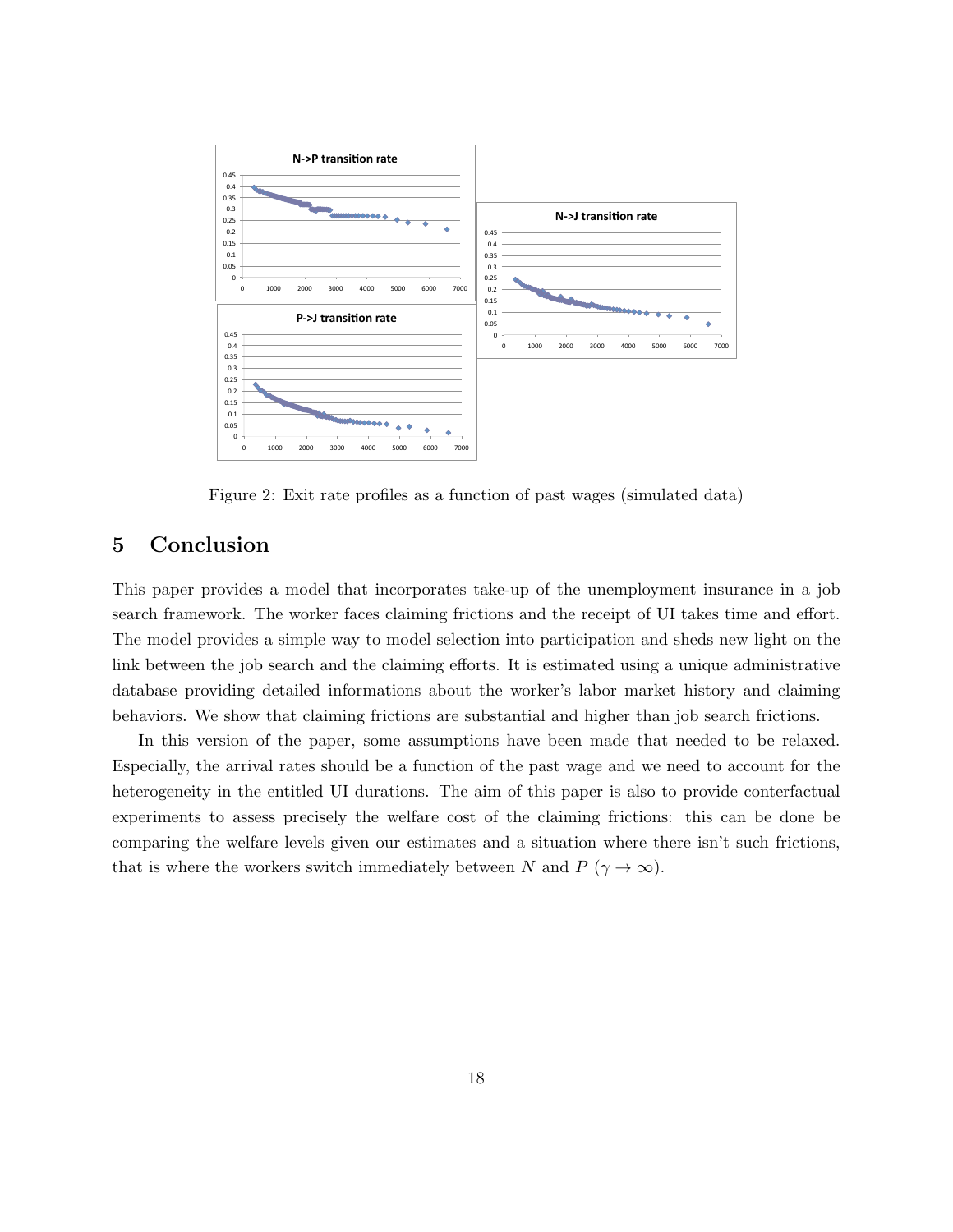# 6 Appendix

The eligbility rules. Table 7 displays the UI duration as a function fo the number of months worked in the past months.

| Covered work                    | Age                         | Maximal length  |
|---------------------------------|-----------------------------|-----------------|
| experience                      |                             | of compensation |
| 4 months in the past 18 months  |                             | 4 months        |
| 6 months in the past 12 months  |                             | 7 months        |
| 8 months in the past 12 months  | $< 50$ years old            | 15 months       |
|                                 | $\geq 50$ years old         | 21 months       |
| 14 months in the past 24 months | $< 50$ years old            | 30 months       |
|                                 | $\geq 50$ years old         | 45 months       |
| 27 months in the past 36 months | between 50 and 54 years old | 45 months       |
|                                 | $> 54$ years old            | 60 months       |

Source: Unedic

| Table 7: Potential benefit duration (January 2001 - December 2002) |  |  |
|--------------------------------------------------------------------|--|--|
|--------------------------------------------------------------------|--|--|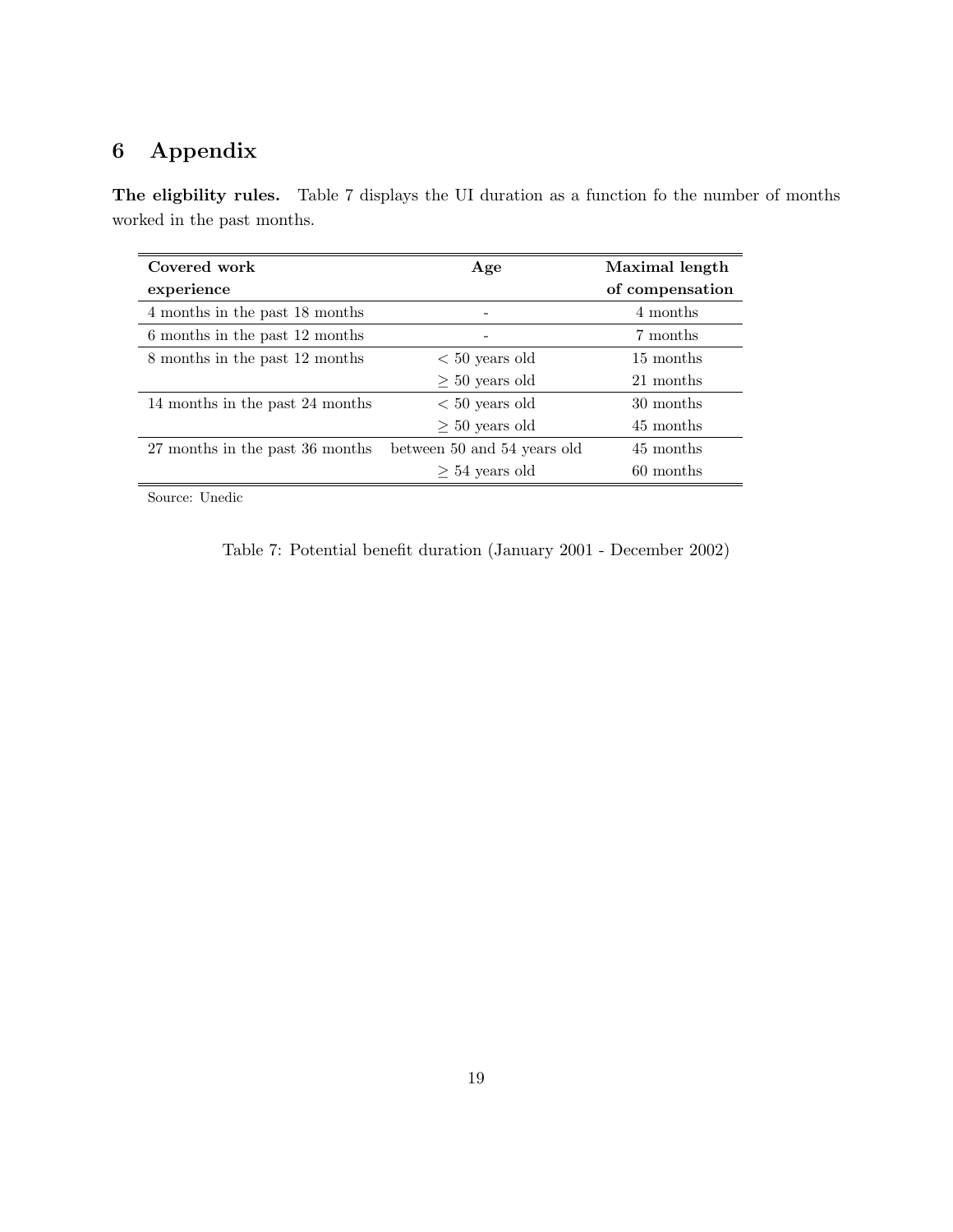|                               | All   | Skilled | Unskilled |
|-------------------------------|-------|---------|-----------|
| $\overline{N}$                | 18048 | 6533    | 11515     |
| Share of skilled workers      | 36.20 |         |           |
| Occupation in previous job    |       |         |           |
| artisans and sellers          | 2.12  | 5.86    |           |
| white collar                  | 14.95 | 41.30   |           |
| intermediary                  | 19.13 | 52.84   |           |
| employees                     | 10.83 |         | 16.98     |
| workers                       | 52.97 |         | 83.02     |
| Age in $2001$                 |       |         |           |
| 31                            | 14.75 | 14.57   | 14.85     |
| 33                            | 13.62 | 13.35   | 13.78     |
| 35                            | 12.52 | 12.60   | 12.48     |
| 37                            | 12.44 | 11.83   | 12.78     |
| 39                            | 10.78 | 10.49   | 10.95     |
| 41                            | 8.87  | 9.46    | 8.54      |
| 43                            | 7.76  | 8.11    | 7.56      |
| 45                            | 6.17  | 6.72    | 5.86      |
| 47                            | 6.83  | 6.77    | 6.86      |
| 49                            | 6.26  | 6.11    | 6.34      |
| Maximal compensation duration |       |         |           |
| 4 months                      | 4.73  | 2.10    | 6.23      |
| 7 months                      | 3.28  | 1.47    | 4.31      |
| 15 months                     | 6.29  | 3.63    | 7.80      |
| $30$ months                   | 85.70 | 92.81   | 81.67     |

Table 8: Sample Composition

A competing risks model. We estimate a competing risks model with unobserved heterogeneity. Formally, let  $T_J$  and  $T_R$  be two competing latent duration processes representing the durations spent in unregistered non employment until reemployment and the completion of the claiming process, respectively. Given the risk-specific observed and unobserved characteristics,  $T_J$  and  $T_R$  are assumed independent:  $T_J | X_J, \nu_J \perp T_R | X_R, \nu_R$ .

Let C be the censoring process. We observe  $\min\{T_J, T_R, C\}$ .  $T_R$  is censored in two circumstances: if the worker exits to employment before his potential claim succeeds, or is still unemployed and unregistered one year after job separation<sup>14</sup>. In a mixed proportional hazard framework (Lancaster [1999], van den Berg [2001]), the likelihood function writes:

<sup>&</sup>lt;sup>14</sup>This second type of censoring derives from entitlement rule which require that the individual must claim within a year).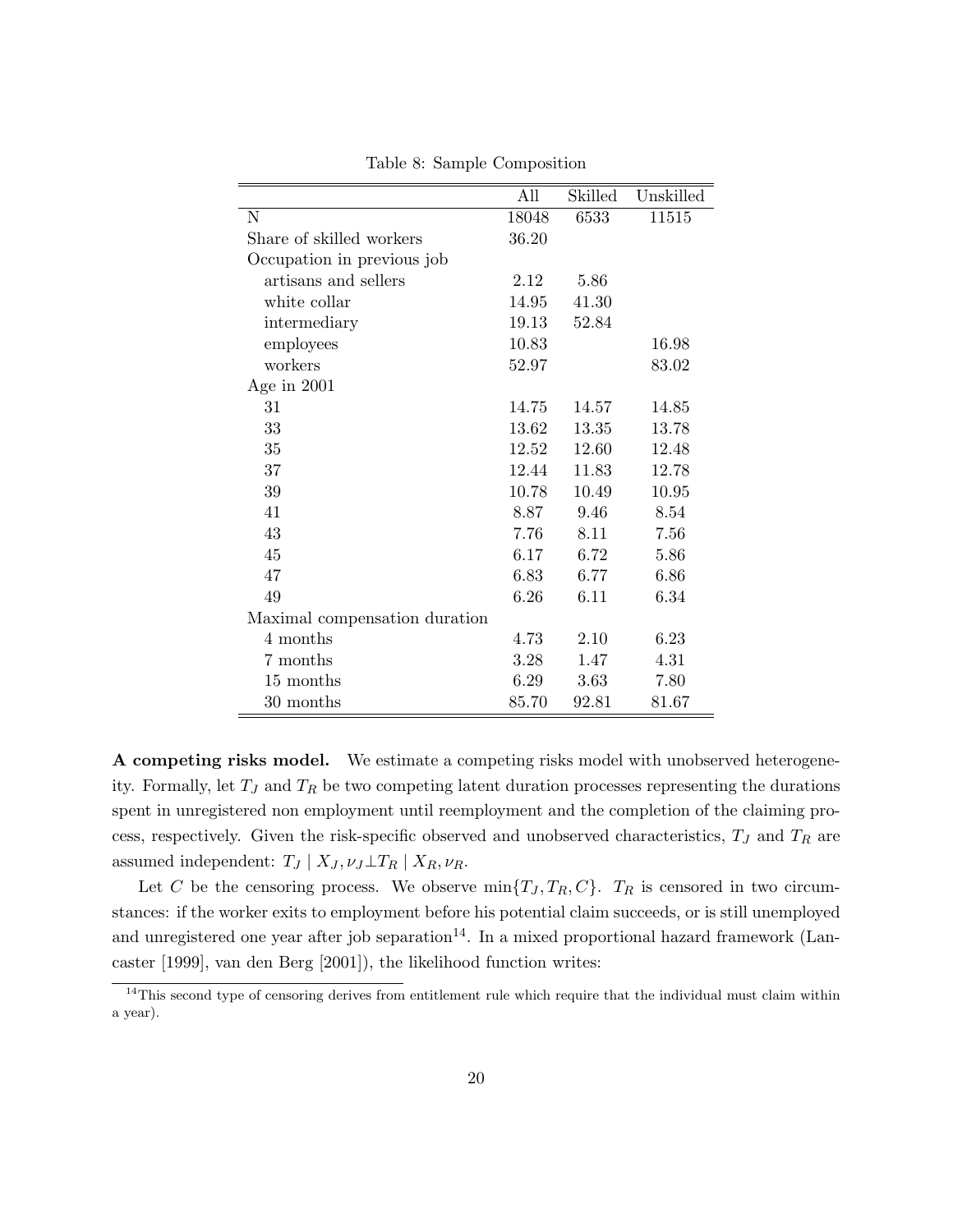$$
L(t_J, t_R | X_J, X_R; \Theta) = \prod_{i=1}^N \int_{-\infty}^{+\infty} \ell(t_J, t_R | X_J, X_R; \Theta) g(\nu) d\nu
$$

where  $\ell(t_J , t_R | X_J, X_R; \Theta)$  is the individual contribution to the likelihood,

$$
\ell(t_J, t_R | X_J, X_R; \Theta) = \left( h_J^{(0)}(t_J) \exp(X_J \beta_J + \nu_J) \right)^{\delta_J} \left( h_R^{(0)}(t_R) \exp(X_R \beta_R + \nu_R) \right)^{\delta_R}
$$

$$
\times \exp\left( - \sum_{k=J,R} \exp(X_k \beta_k + \nu_k) \int_0^t h_k^{(0)}(s) ds \right)
$$

with  $\Theta$  the set of parameters to be estimated,  $(X_k, \nu_k)$  the observed and unobserved attributes,  $h_k^{(0)}$  $k^{(0)}(k)$  the k-specific baseline hazard  $(k = J, R)$ ,  $\delta_k$  risk-specific censoring dummy and  $g(k)$  the joint distribution of the  $\nu_k$ s. The results reported in Table ?? derives from the estimations of models parametrically specified, with Weibull-type baseline hazards. We retain a discrete distribution for the unobserved heterogeneity. We take a two factor loading specification:  $\nu_k = exp(a_k w_1 + b_k w_2)$ with  $w_1$  and  $w_2$  two independent discrete random variables such that  $w_1 \in \{0, w_1^b\}$  and  $w_2 \in \{0, w_2^b\}$ . For identification, we set  $a_R = b_R = 1$ . The parameters to be estimated then are  $a_J$ ,  $b_J$ ,  $w_1^b$ ,  $w_2^b$ and the probabilities of the distribution,  $P_m$  with  $m = 1, ..., 4$ .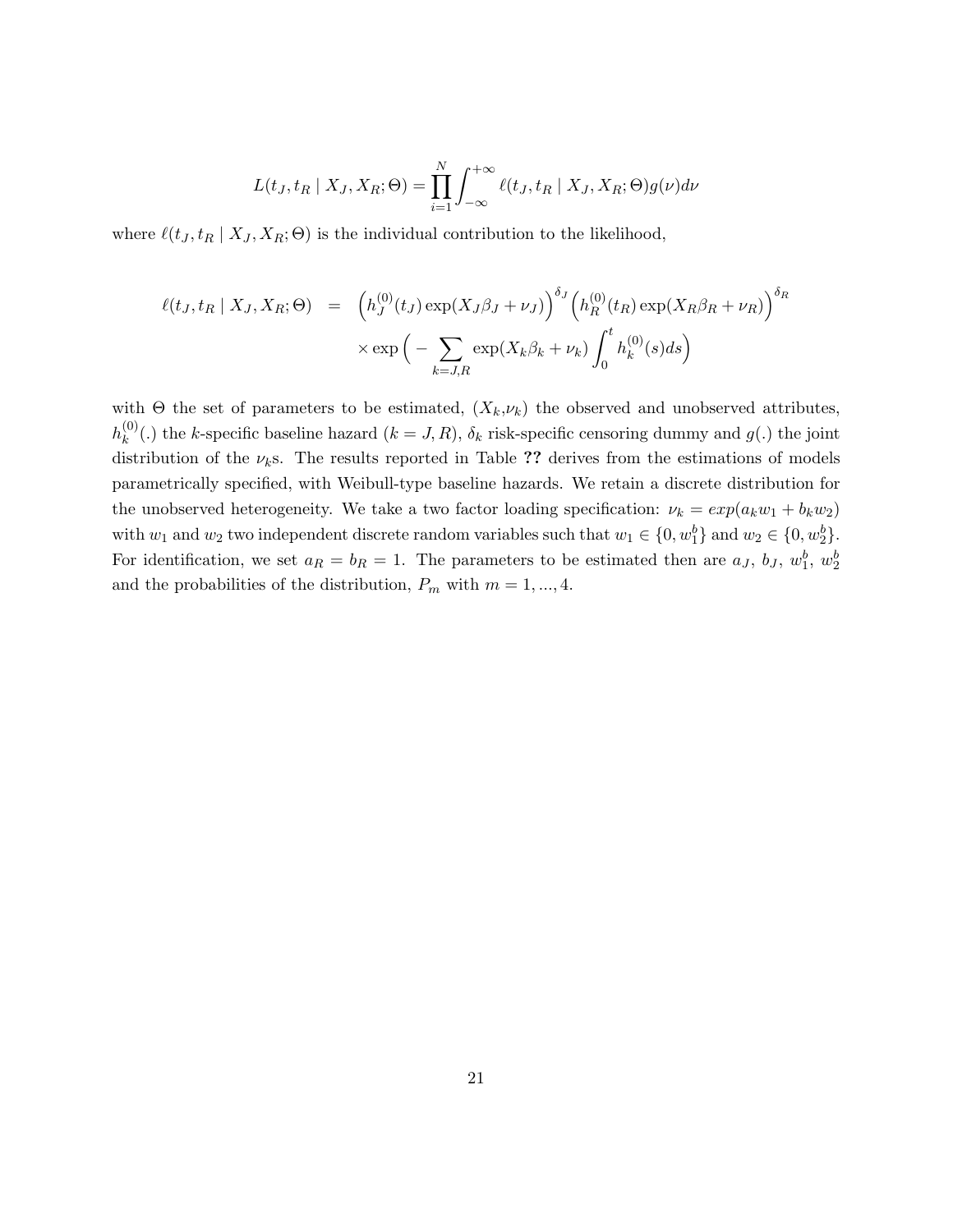## References

Adda J. and Cooper R. [2002], Dynamic Economics, The MIT Press.

Aizer A. and Currie J. [2004], "Networks or Neighborhoods? Correlations in the Use of Publicly-Funded Maternity Care in California", Journal of Public Economics, 88(12), 2573-2585.

Anderson P. M. and Meyer B. D. [1997], "Unemployment Insurance Take-up Rate and the After-Tax Value of Benefits", Quarterly Journal of Economics, 112(3), 913-937.

Black D., Smith J., Berger M. and Noel B. [2003], "Is the Threat of Reemployment Services More Effective than the Services Themselves? Evidence from Random Assignment in the UI System", American Economic Review 93(4): 1313-1327.

Van den Berg G.J. [2001], "Duration models : specification, identification and multiple durations", in Heckman J. and E .Leamer (eds.), Handbook of Econometrics Vol.5.

Van den Berg G.J. and Eckstein Z. [2003], "Empirical Labor Search: a survey", IZA Working Paper n°929.

Van den Berg G.J. and van der Klaauw B. [2006], "Counseling and Monitoring of Unemployed Workers: Theory and Evidence from a Controlled Social Experiment", International Economic Review, 47, 895-936.

Bertrand M., Luttmer E. and Mullainathan S. [2000], "Network Effects and Welfare Cultures", Quarterly Journal of Economics, 115(3), pp. 1019-1055.

Blank R. M. and Card D. E. [1991], "Recent Trends in Insured and Uninsured Unemployment: Is There an Explanation", Quarterly Journal of Economics, 106(4), 1157-1189.

Clark A.E. [2003], "Unemployment as a social norm: psychological evidence from panel data", Journal of Labor Economics, 21(2), 289-322.

Currie J. [2006], "The Take-up of Social Benefits", forthcoming in Auerbach A., Card D. and J. Quigley (eds.), Poverty, the Distribution of Income, and Public Policy, (New York: Russell Sage).

Duclos J.-Y. [1995], "Modeling the Take-Up of State Support", *Journal of Public Economics*, 58, 391-415.

Gorter C. and Kalb G.R.J. [1996], "Estimating the Effect of Counseling and Monitoring the Unemployed Using a Job Search Model" *The Journal of Human Resources*, Vol. 31, No. 3, pp. 590-610.

Heckman J. and Smith J. [2004], "The Determinants of Participation in a Social Program: Evidence from a Prototypical Job Training Program", Journal of Labor Economics 22(4): 243-298.